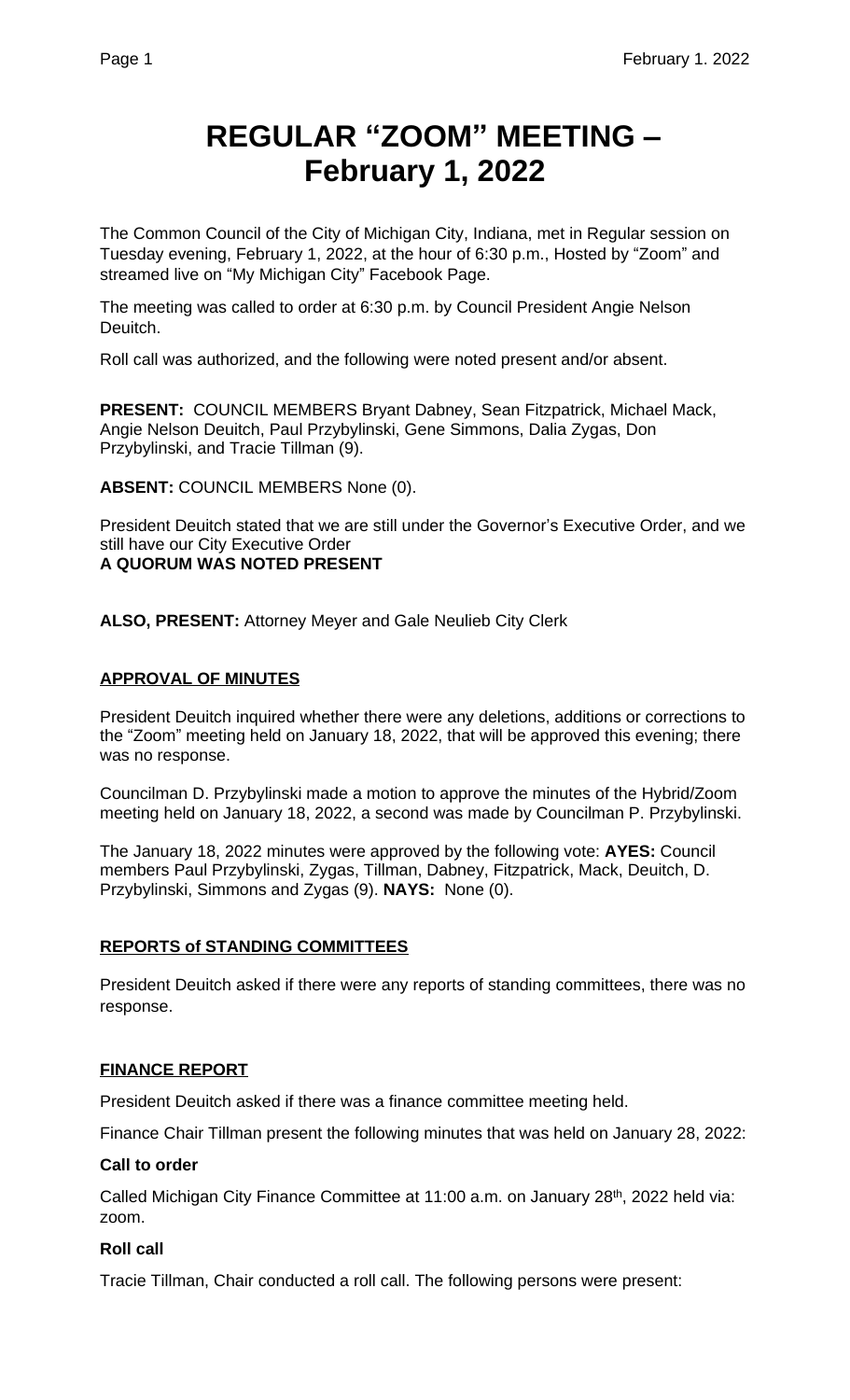Tracie Tillman, Council Sean Fitzpatrick, Council

Paul Przybylinski, Council a quorum was present; also in attendance

Yvonne Hoffmaster, City Controller

Angie Deuitch, Council Jeff Wright, City Engineer

Bryant Dabney, Council Kaleb, IT

# **Approval of minutes from last meeting**

Regular Meeting Held 1/13/2022 (cancelled)

## **Open issues**

Review claims in Fund No. 2031 Boyd Development

Review claims in Fund No. 2042 - Riverboat

## **New business**

Discuss the MVH and Local Roads and Streets Fund

## **Minutes**

Finance committee did not make recommendation for the

Councilman Przybylinski addressed Controller Hoffmaster for clarification regarding Claims - Fund 2031 Boyd Development EFT \$120,000.00 (Special Event). Was an enabling ordinance passed? Controller Hoffmaster said, City Council passed an ordinance on how these funds will be used and itemized. Controller Hoffmaster was asked to provide said Ordinance to all the Council prior to next council meeting; 2/1/22. Controller Hoffmaster provide "Ordinance 4596 Creating Section 2-411 in Chapter 2 Of the Michigan City Municipal Code to Establish A Restricted, Non-Reverting City-Sponsored Special Events Funds" to council on 1/31/22.

Tillman, addressed Controller Hoffmaster for clarification regarding Claims – Funds 2042 Riverboat \$19,711.83. Councilwoman Tillman, questioned the amount for the purchase of a 2019, 2100C Sidewalk Snow Vehicle (SSV) the city purchased from Dan's Landscaping & Lawn Maintenance, Inc. It was conveyed by Councilman Don Przybylinski that he had been in communications with Dan of Dan's Landscaping & Lawn Maintenance the (SSV) and was told by Dan it was being sold to the City for \$12,000.00. Also during a conversation with the Mayor Councilman Don Przybylinski said that Dan quoted to the Mayor \$12,000.00 to purchase the (SSV). The Controller was asked why is there a \$7,000.00 difference? The Controller said it was for a main piece equipment for the tractor. The Controller said it's on the invoice. According to the invoice provided to the finance committee it did not mention additional parts just the (SSV). Controller Hoffmaster was asked to find out what all did the invoice include?

The Controller was asked if the City purchasing policy was applied and if so, where are the three quotes due to the purchase was over \$15k? The Controller said that she will have Shong to provide this information to the Council.

Tillman, asked why is these funds coming from the Riverboat and not from the Street Department budgeted line item? Controller Hoffmaster, said there is no money appropriated for equipment its budget out of the Riverboat.

Councilman Paul Przybylinski, agreed that the funding for the (SSV) should be coming out of the Street Department funds and that he is not in favor of taking funds from Riverboat or Boyd Development; when there is extra money that can be utilized from other City funds.

Information to be available to the council prior to 2/1/22 Council Meeting.

## **MVH and Local Road Funds**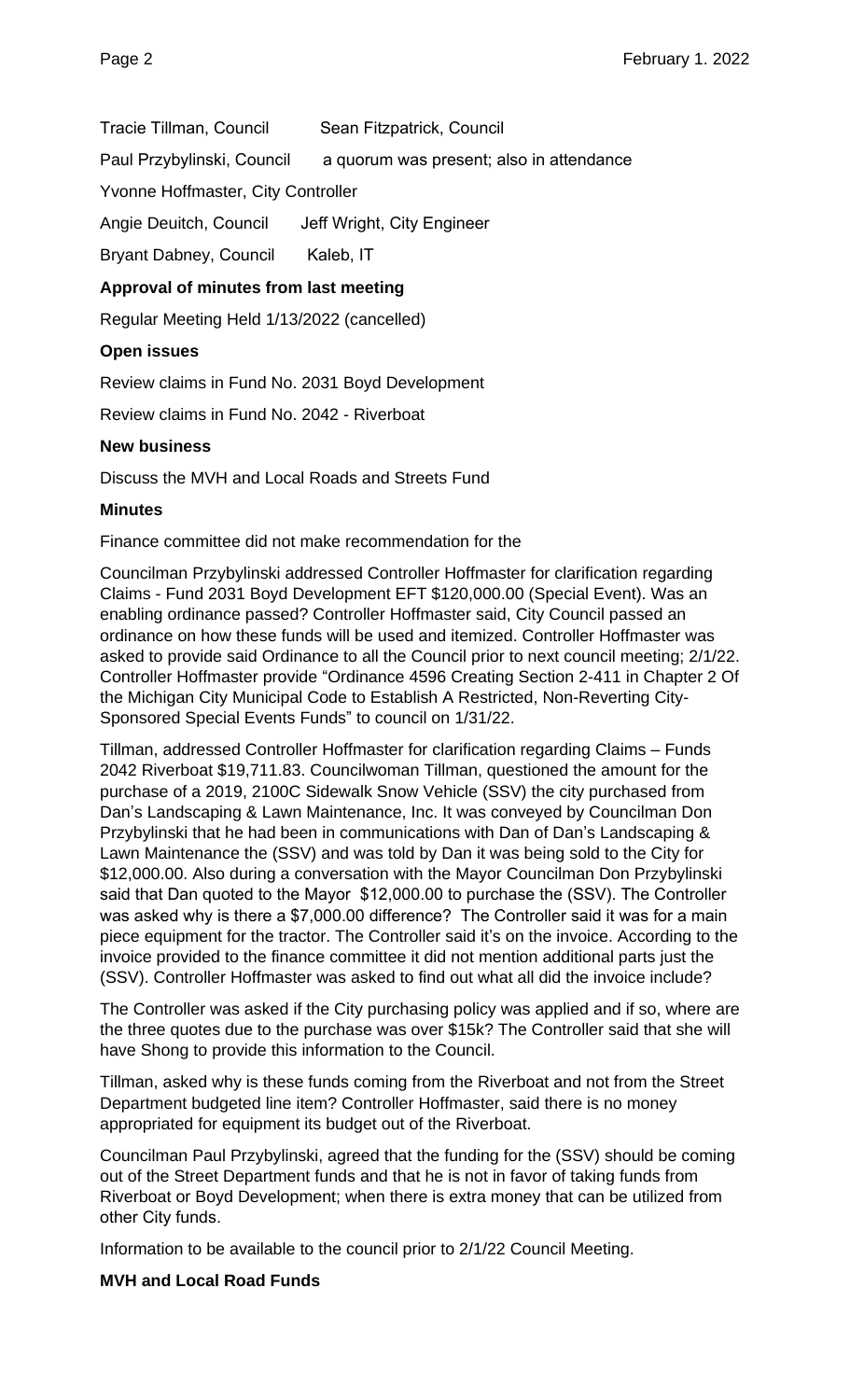Councilman Paul Przybylinski reviewed the information regarding the MVH and Local Roads MVH Restricted provided by Controller Hoffmaster per council request. more actual balance \$593,000.00 Will this balance pay the 2nd matching fund for the Community Crossing Grant? Controller said she spoke with INDOT and found out the morning of 1/28 that we will have to forfeit the grant money because some of the procedural was not done right. City Engineer, Jeff Wright was asked by Tillman to elaborate on what was the procedural process that was not implemented. Please refer to Access Laporte County for full explanation.

Mrs. Deuitch asked Mr. Wright do we have check list of items process? Is it just a timing issue and the process just worked itself out for prior grant? This is a financial control issue. Mr. Wright Was asked if there is an internal control in place now?

Councilman Dabney asked if there is a FAQ? Mr. Wright did acknowledge that he did read the FAQ and hold himself accountable of the oversight.

Councilman Sean Fitzpatrick asked the question, is there a process outside of the Controller and City Engineer where the Corporate Council can review or are they not involved in the process?

Controller, asked that all emails and communication be forwarded to her office, since they have internal control in place. A portion of the outstanding invoice ; the grant money and has already been paid out to Reith & Riley.

Mr. Dabney said that we paid the match and now have to pay the grant.

Mrs. Deuitch clarified that the control that we know that something has been submitted and how much that grant so that it is know how much needs to be appropriated.

Councilwoman Deuitch recommended that the Controller and Finance Chair conduct a standing committee prior to all finance committee meetings. Councilwoman Deuitch recommended that any ordinances and/ or resolutions dealing with finances should be included, discussed w/supporting documentation during our finance meeting.

Mrs. Deuitch asked that Controller Hoffmaster if prepared to discuss the two Resolutions, yes. The ETA Grant and the Encumbrance.

Controller Hoffmaster addressed Barker Mansion transferred back to the Barker family a little over \$4000,000.00 of a cash balance at the end of the year; and a Resolution is needed from the council saying that these funds are dormant. These funds would go back to the general fund.

President Deuitch advised that we did receive some communication from Controller Hoffmaster in reference to questions asked during the Finance meeting; stating that there was a lot went on during that meeting asking if there were any comments from any of the Council members.

Councilman Dabney stated that there was no recommendation at the Finance Committee meeting; asking if the additional information that we received from Controller Hoffmaster is enough information in order to make a recommendation this evening.

Councilwoman Tillman advised that she did not receive any supporting documentation in regard to the invoice for the SSV in the amount of \$19,711.83; asking Councilman D. Przybylinski to address the Council regarding the additional \$7,000 added to the original price.

President Deuitch stated that we will move on to the Claim Docket and address any other questions or comments then.

Councilman D. Przybylinski stated that he had a discussion with the Mayor and Councilwoman Tillman; advising that the original purchase was \$12,000 but the additional snowblower that goes along it brought the invoice up to \$19,711.83.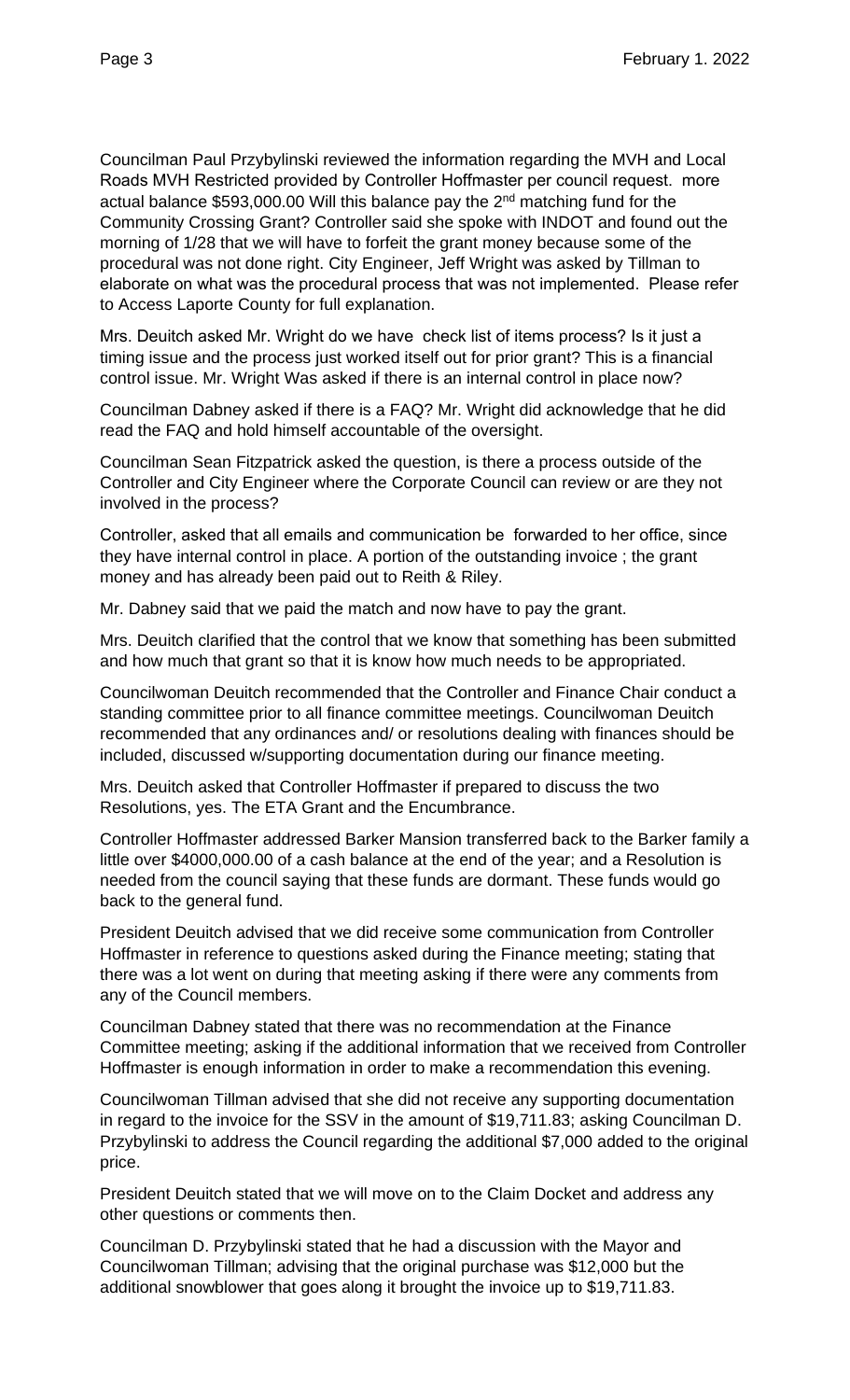Councilman D. Przybylinski questions that according to the City's Purchasing requirement we need to get quotes for a small purchase that deals with capital equipment under \$50,000 there must be at least two (2) quotes before being able to purchase the equipment.

Mayor Parry addressed the Council regarding the purchase of the snow equipment purchased from Dan's Landscaping; advising that they have received three quotes and that the purchase that was made from Dan's Landscaping will be going to the Board of Public Works on Monday February 7, 2022, as an "Emergency Purchase" for their approval.

Controller Hoffmaster agreed with the mayor stating that she pulling all the documents together to get the "Emergency Purchase" on the Board of Public Works and Safety meeting Monday February 7, 2022.

Councilman D. Przybylinski asked Controller Hoffmaster to forward the quotes to everyone on the Council for their review.

President Deuitch advised that the Council did receive a copy of Sec.2-411 of Chapter two that established to restrict it non reverting fund for special events that was introduced by Bryant Dabney and passed on August 5, 2021.

# **CLAIMS DOCKET**

President Deuitch read the following claims for the record.

## **February 1, 2022, Riverboat/Boyd Claim Docket**

| Fund #2042 – Riverboat – Claims $$$<br>FFT<br>Fund $\#2031 - Boyd - Claims$ - | S<br>\$ | 19,711.83<br>00.00<br>120,000.00 |
|-------------------------------------------------------------------------------|---------|----------------------------------|
| <b>TOTAL CLAIMS</b>                                                           | S       | 139,711.83                       |

President Deuitch asked if the Council had any questions regarding the claim docket, there was no response.

A motion was made to approve the Riverboat/Boyd claims from February 1, 2022 by Councilman Don Przybylinski, second by Councilman Mack.

The motion was approved by the following vote: **AYES:** Council members Dabney, Mack, Deuitch, D. Przybylinski and Simmons (6). **NAYS:** Tillman, Fitzpatrick, and P. Przybylinski (3).

President Deuitch advised as we move forward on claims we'll do each fund separately on the vote instead of grouping them together.

# **REPORTS OF SPECIAL or SELECT COMMITTEES**

President Deuitch asked if there were any reports of Special or Select Committees, there was no response.

# **REPORTS of OTHER CITY OFFICERS AND DEPARTMENTS**

President Deuitch asked if there were any reports of Other Officers and Departments, there was no response.

President Deuitch advised that at our next Council meeting on February 15, 2022 MCPD Chief Campbell will be presenting crime statistics.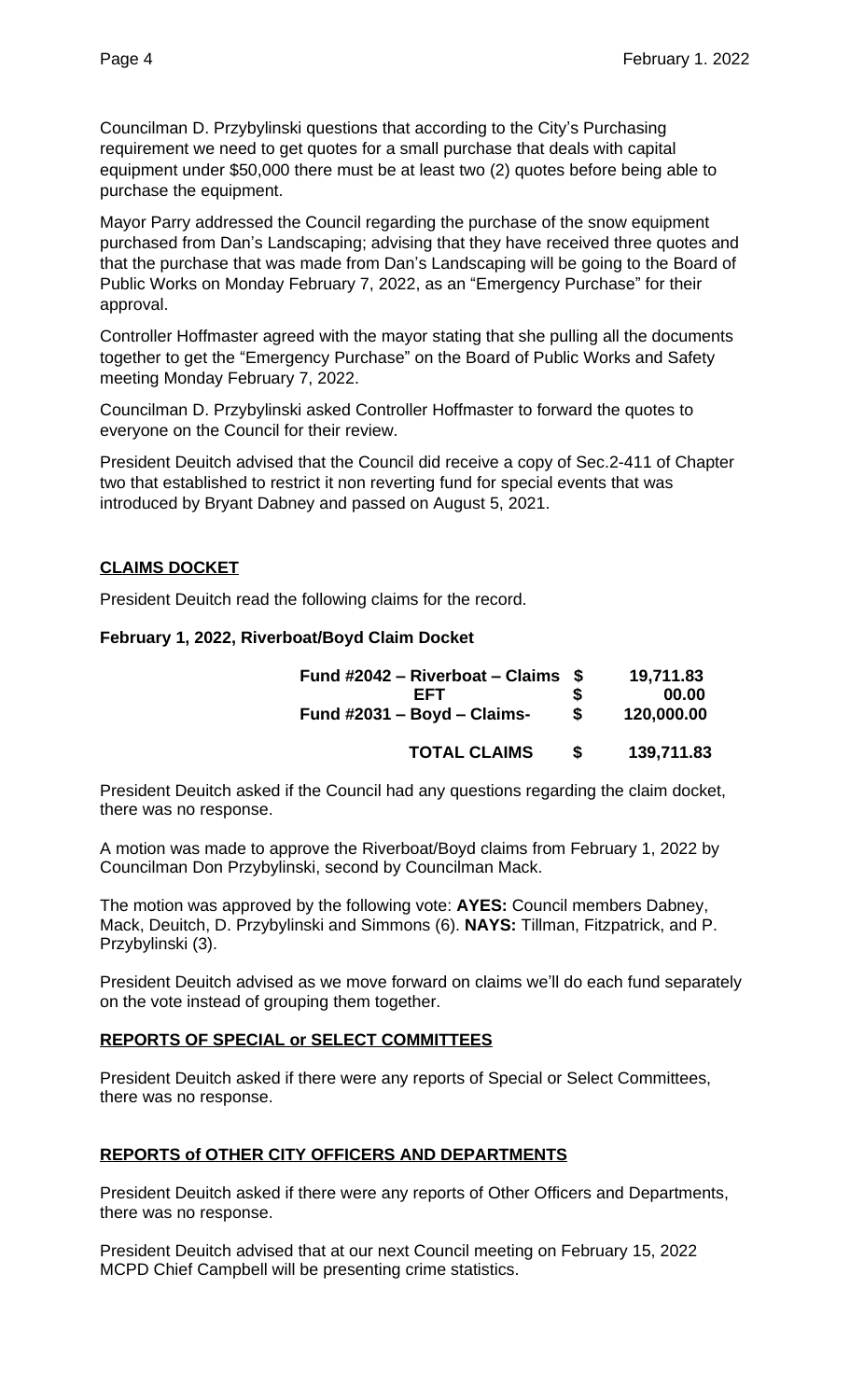Mayor Parry reported on the upcoming heavy snowfall that is predicted in our community; stating that he met with all key department heads, laying out an emergency snow removal plan for the next 36 hours; starting tomorrow the Senior Center will be closed as well as parking lots in Washington Park.

President Deuitch asked if there were any other reports of other city officer and departments.

Jeff Wright, City Engineer as stated in the Finance Committee meeting minutes held on January 28, 2022 he attended and tried to explain the best he could what happened regarding the Community Crossing Grant and would like to explain in detail if anyone would want; reiterating the grant is entirely on my table, missing a procedural detail with Michigan City having to forfeit \$450,000 of the funds that we were awarded; apologizing and that the fault is his.

Mr. Wright advised that he had a conversation today with the Mayor and he is willing to accept my resignation, but thought it would be best to get a reaction from the Council regarding that.

President Deuitch advised that she did see some items on the Board of Public Works and Safety meeting Monday February 7, 2022, some internal control to be put in place.

Discussion ensued between Council members D. Przybylinski, Dabney, P. Przybylinski, regarding Mr. Wrights comments about his error that was done regarding the Community Crossing Grant

President Deuitch stated that she doesn't believe it's up to the Council to deal with resignations but up to the administration.

Mayor Parry commented on the conversations he had with Mr. Wright today; stating that he did not direct Mr. Wright to resign and that he wouldn't fire him either and that this mistake was made by inexperience of not working within the government sector.

## **PETITIONS**

President Deuitch asked if there were any petitions.

Clerk Neulieb advised there were no petitions this evening.

#### **COMMUNICATIONS**

President Deuitch asked if there were any communications this evening.

Correspondence was received in the Clerk's Office on January 18, 2022, from Harris Law Firm P.C. regarding their letter of interest to serve as the Michigan City Common Council Attorney

Correspondence was received in the Clerk's Office on January 21, 2022, from Gidget Griffin regarding the Gun Violence Prevention Committee

Correspondence was received in the Clerk's Office on January 21, 2022, from City Controller Hoffmaster regarding the available funds in the MVH and Local Roads and Street funds

Correspondence was received in the Clerk's Office on January 25, 2022, regarding staffing issues at the Washington Park Zoo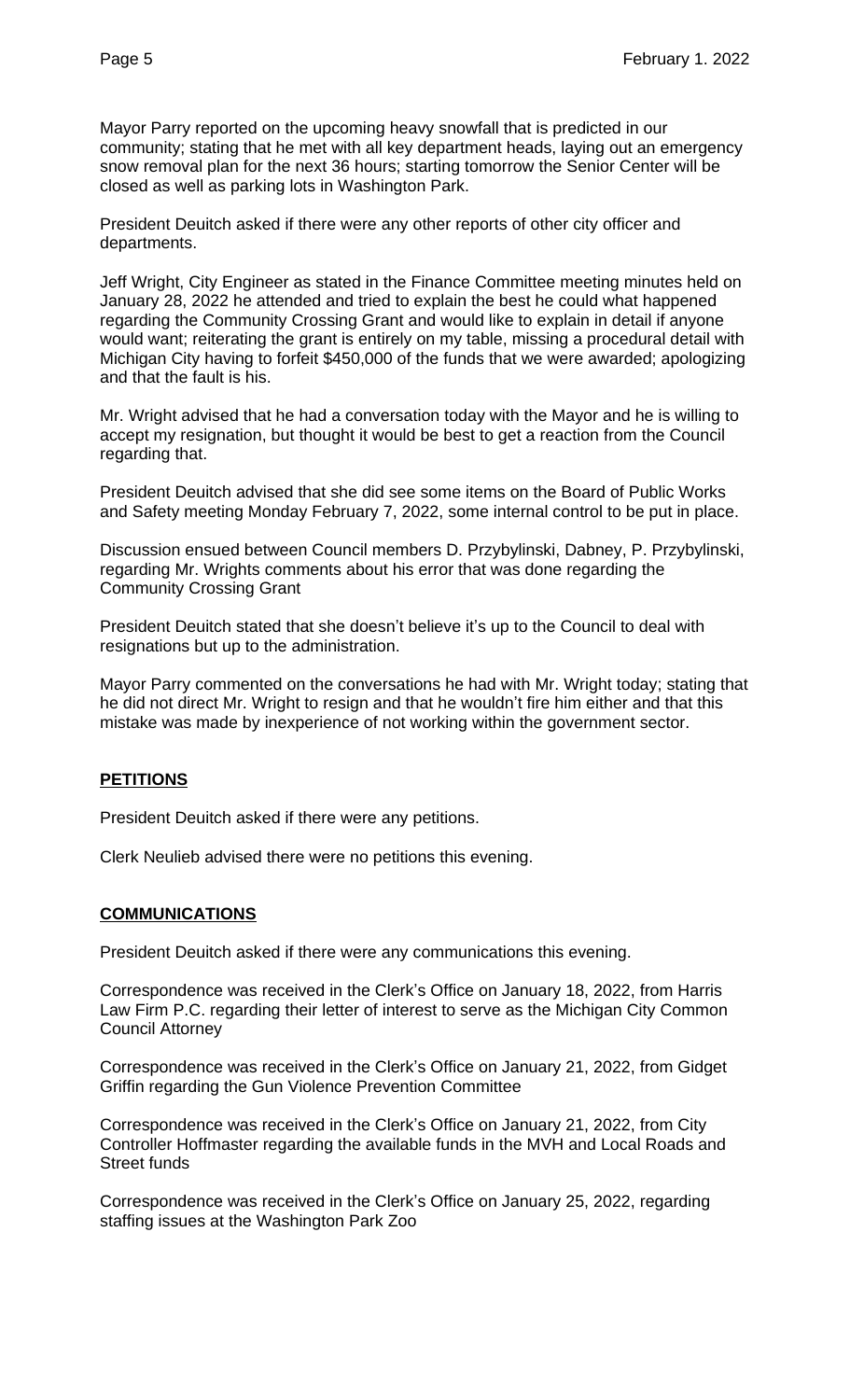Correspondence was received in the Clerk's Office on January 26, 2022, from Mr. Rodney McCormick regarding the request to change the Social Status of African American Males organization representative for their commission from "Ministerial Association" to "Northwest Indiana Minister's Association".

Correspondence was received in the Clerk's Office on January 25, 2022, from Pastor Kimberly Williams regarding serving on the Social Status of African American Males Commission representing Northwest Indiana Ministers Association

President Deuitch advised that there is an Executive Session scheduled on February 3, to interview Harris Law Firm and consider them as the Council Attorney.

#### **RESOLUTIONS**

The Clerk read the following resolution by title only.

### **MICHIGAN CITY COMMON COUNCIL**

# **RESOLUTION NO. 4827**

#### **AMENDING RESOLUTION NO. 4737 AUTHORIZING PETTY CASH AND CASH CHANGE FUNDS**

**WHEREAS,** Indiana Code No. 36-1-8-2 authorizes the Common Council to establish cash change funds for officers and employees who collect cash revenues on behalf of the City;

**WHEREAS,** Indiana Code 36-1-8-3 authorizes the Common Council to establish petty cash funds for City offices; and

**WHEREAS,** the Common Council previously authorized cash change/petty cash funds through Resolution No. 4063 and 4074, as amended by Resolution Nos. 4132, 4283, 4290, 4396, 4456, 4486, 4533, 4706 and 4737; and

**WHEREAS,** with the increase in the parking fees at Washington Park and the removal of the Barker Civic Center from the City an amendment is necessary.

**NOW, THEREFORE, BE IT RESOLVED,** by the Common Council of the City of Michigan City, Indiana as follows:

**Section 1.** Authorized cash change/petty cash funds, amounts and custodians are established as follows:

| <b>Department</b>                         | Custodian                            | Amount     |
|-------------------------------------------|--------------------------------------|------------|
| Aviation                                  | <b>Airport Manager</b>               | \$250.00   |
| <b>Central Services</b>                   | <b>MC Transit Director</b>           | \$50.00    |
| Controller                                | <b>City Controller</b>               | \$100.00   |
| Fire                                      | Fire Chief                           | \$50.00    |
| Greenwood Cemetery                        | <b>Cemetery Superintendent</b>       | \$150.00   |
| <b>Swan Lake Cemetery</b>                 | <b>Cemetery Superintendent</b>       | \$40.00    |
| Golf                                      | Director of Golf                     | \$1,000.00 |
| Park Department                           | Park Superintendent                  | \$100.00   |
| Park Department - Washington Park Parking | <b>Assistant Park Superintendent</b> | \$7,000.00 |
| Park Department - Parking Stickers        | <b>Assistant Park Superintendent</b> | \$75.00    |
| Park Department - Recreation              | Park Superintendent                  | \$300.00   |
| Park Department – Oasis Concessions       | Zoo Retail Manager                   | \$600.00   |
| Zoo Admissions                            | Zoo Retail Manager                   | \$1,000.00 |
| Zoo Concessions - Peacock Café            | Zoo Retail Manager                   | \$1,000.00 |
| Zoo Gift Shop - Treehouse                 | Zoo Retail Manager                   | \$1,000.00 |
| Police                                    | Police Chief                         | \$100.00   |
| Planning & Inspection                     | <b>Plan Director</b>                 | \$200.00   |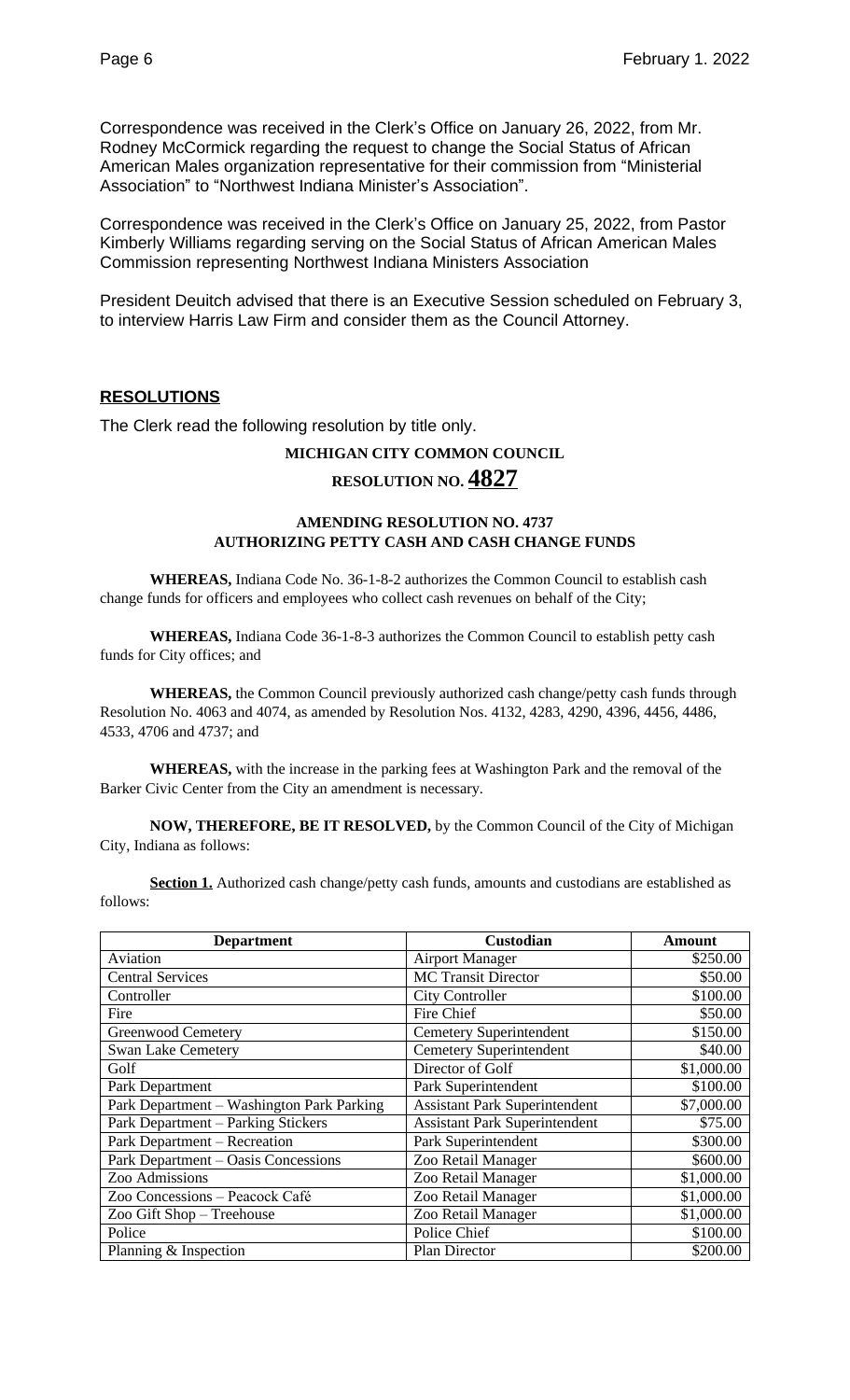**Section 2.** The City Controller is authorized to issue each custodian a check as required to meet the above cited amounts and written procedures for the use and documenting the use of the petty cash funds.

**Section 3.** The entire cash change/petty cash fund shall be returned to the Department's Fund whenever there is a change in the custodian of the fund or the fund is no longer needed, and the City Controller shall verify the accuracy of the accounting for the fund at that time.

This Resolution shall be in full force and effect after passage by the Michigan City Common Council and approval by the Mayor.

> **INTRODUCED BY: /s/** Dalia Zygas, Member Michigan City Common Council

President Deuitch asked if the author had anything to add at this time.

Councilwoman Zygas advised that this is to give each of the entities within the City Departments enough change so they don't have to keep running back and forth to the bank to get change.

President Deuitch asked if there were any comments from the public, there was no response.

President Deuitch asked if there were any comments from the Council.

Councilman D. Przybylinski questioned why the change for Washington Park parking beginning balance is \$7,000.00.

Councilwoman Zygas advised since parking has been raised to \$15.00 the parking attendance go through five-dollar bills very quickly.

President Deuitch asked if there were any additional questions from the Council, there was no response; advising this is a resolution asking for a motion.

Councilman D. Przybylinski made a motion to approve the proposed resolution, second by Councilman Dabney.

The resolution was adopted by the following vote: **AYES:** Council members Dabney, Fitzpatrick, Mack, Deuitch, D. Przybylinski, Simmons, Zygas, P. Przybylinski, and Tillman (9). **NAYS:** None (0).

The Clerk read the following proposed resolution by title only.

## **MICHIGAN CITY COMMON COUNCIL**

# **RESOLUTION 4828**

#### **APPROVING THE YEAR 1 PERFORMANCE GUARANTEE SAVINGS REPORT FROM ENERGY SYSTEMS GROUP**

**WHEREAS**, on November 20, 2018 the Common Council, on behalf of the City of Michigan City, pursuant to IC 36-1-12.5-1, et seq., approved a guaranteed savings contract with Energy Systems Group (ESG) to install and construct numerous improvements to City facilities to improve their energy efficiency and operations (Project); and

**WHEREAS**, the Council approved an amendment to that ESG contract to add solar panel installations at several City facilities to the Project; and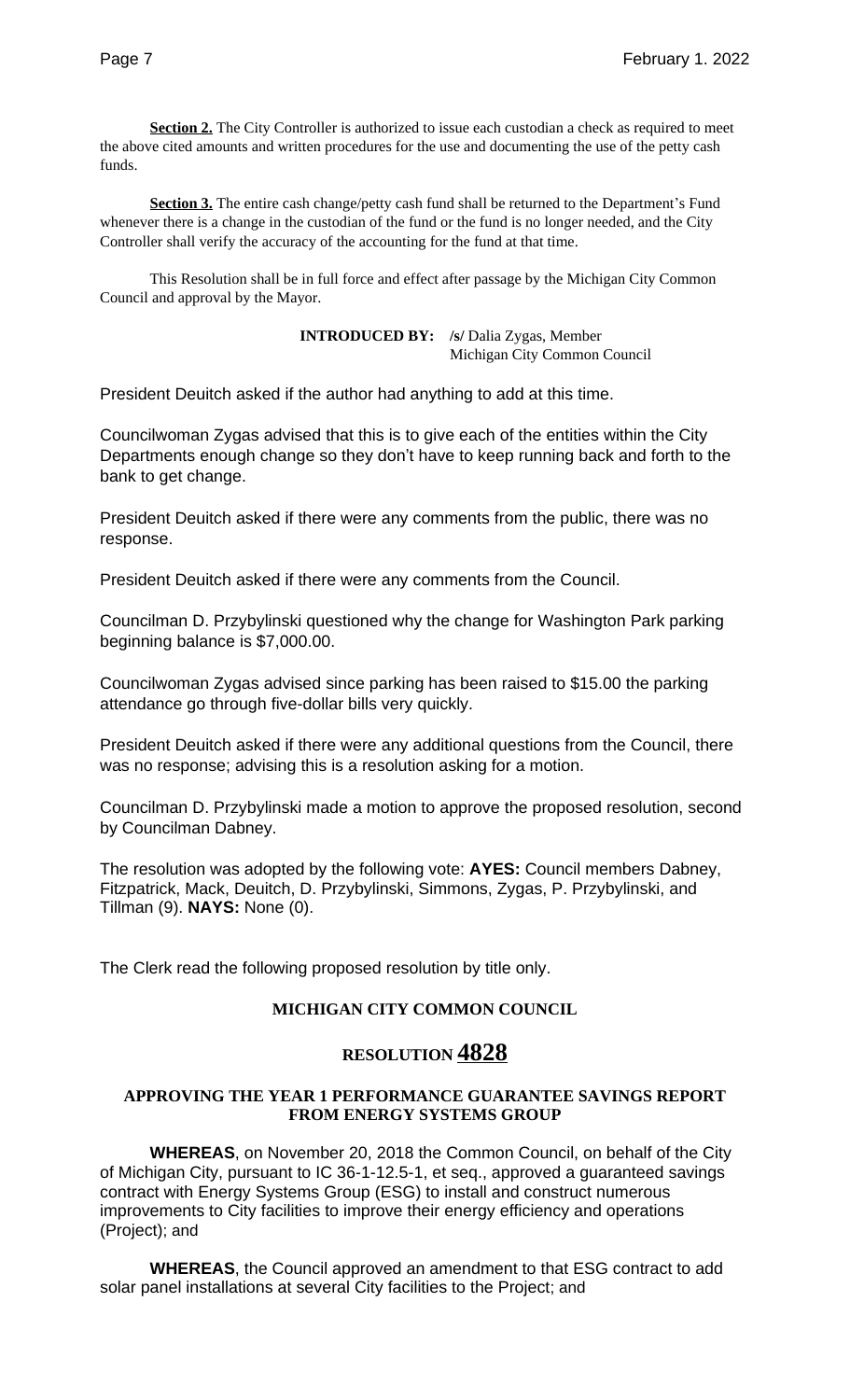**WHEREAS,** under the terms of the ESG contract, including the amendment thereto, ESG guaranteed a level of energy and operational savings would result from implementation of the Project, as amended; and

**WHEREAS**, as required by its contract, on or about June 30, 2021 ESG submitted its report verifying that the annual guaranteed energy and operational savings amounts for the Project for the first year after final acceptance of the Project by the Council was achieved (Report); and

**WHEREAS**, the City Engineer has reviewed the ESG Report and on January 1, 2022 submitted to the Common Council his written determination, a copy of which is attached hereto as Exhibit A, that the Report showed that the first-year savings the City experienced from the Project met ESG's contractual guarantee and recommended that the Common Council accept the Report; and

**WHEREAS**, based on the contents of the ESG Report and the recommendation of the City Engineer, the Common Council finds that it should approve the ESG Report as submitted.

**NOW, THEREFORE, BE IT RESILVED** by the Common Council for the City of Michigan City, Indiana that:

- 1. The aforementioned "Whereas" sections are incorporated herein as if fully set forth herein.
- 2. It approves the ESG Year 1 Performance Guarantee Savings Report dated June 30, 2021.

This Resolution shall be in full force and effect after passage and approval by the Mayor.

#### **INTRODUCED BY: /s/** Don Przybylinski, Member

President Deuitch asked if the Author had anything to add at this time.

Councilman D. Przybylinski read the following proposed resolution in its entirety:

#### **APPROVING THE YEAR 1 PERFORMANCE GUARANTEE SAVINGS REPORT FROM ENERGY SYSTEMS GROUP**

**WHEREAS**, on November 20, 2018 the Common Council, on behalf of the City of Michigan City, pursuant to IC 36-1-12.5-1, et seq., approved a guaranteed savings contract with Energy Systems Group (ESG) to install and construct numerous improvements to City facilities to improve their energy efficiency and operations (Project); and

**WHEREAS**, the Council approved an amendment to that ESG contract to add solar panel installations at several City facilities to the Project; and

**WHEREAS,** under the terms of the ESG contract, including the amendment thereto, ESG guaranteed a level of energy and operational savings would result from implementation of the Project, as amended; and

**WHEREAS**, as required by its contract, on or about June 30, 2021 ESG submitted its report verifying that the annual guaranteed energy and operational savings amounts for the Project for the first year after final acceptance of the Project by the Council was achieved (Report); and

**WHEREAS**, the City Engineer has reviewed the ESG Report and on January 1, 2022 submitted to the Common Council his written determination, a copy of which is attached hereto as Exhibit A, that the Report showed that the first-year savings the City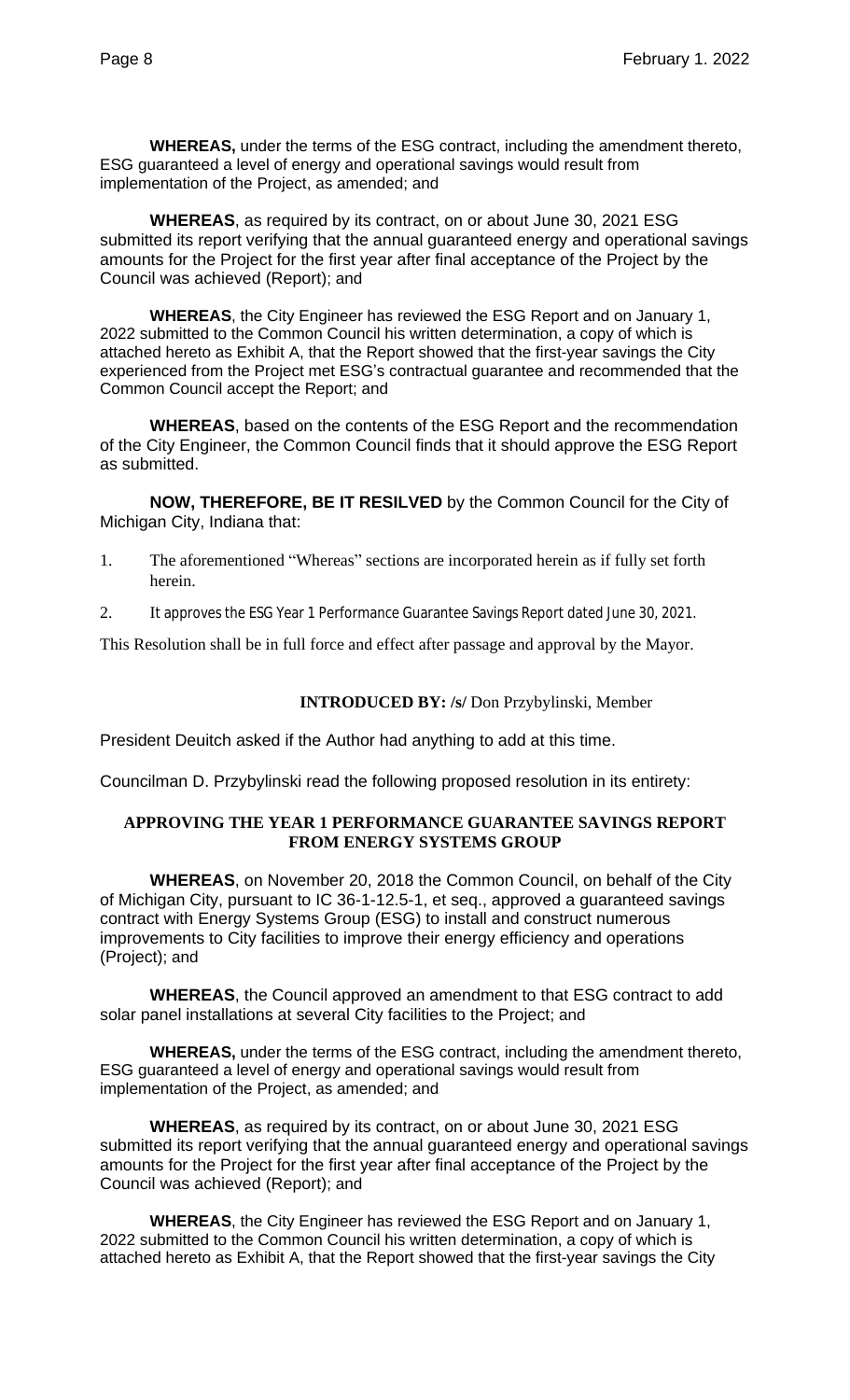experienced from the Project met ESG's contractual guarantee and recommended that the Common Council accept the Report; and

**WHEREAS**, based on the contents of the ESG Report and the recommendation of the City Engineer, the Common Council finds that it should approve the ESG Report as submitted.

**NOW, THEREFORE, BE IT RESILVED** by the Common Council for the City of Michigan City, Indiana that:

- 1. The aforementioned "Whereas" sections are incorporated herein as if fully set forth herein.
- 2. It approves the ESG Year 1 Performance Guarantee Savings Report dated June 30, 2021.

This Resolution shall be in full force and effect after passage and approval by the Mayor.

President Deuitch asked if there were any comments from the pubic, there was no response.

President Deuitch asked if there were any comments from the Council.

Councilwoman Zygas questioned about how many years of these reports there will be, and did they guarantee that we're going to be saving money.

Councilman D. Przybylinski stated that he believes were going to be saving money and that this is at least a 15-year project.

Councilman P. Przybylinski asked if this project was financed by a bond issued and the saving would pay for itself over the term of the bond that was issued.

Discussion ensued between Councilman D. Przybylinski and Councilman P. Przybylinski regarding the monies coming from the Riverboat for this project and a resolution being created to put these monies back from the savings of this project.

Attorney Meyer stated that the project was not funded by Riverboat funds, it was funded by too low interest loans from the subsidiary of Bank of America and this project is for eighteen (18) years over which this loan would be paid back and that there is actually two loans another was added at the time of an amendment; the guaranteed amount is not a million dollars a year, that he doesn't recall the amount but it's not cash that is saved and given to the city in a check; stating in any event, the amount the city saves would be sufficient to cover the cost of paying those loans and that the report filed in the Clerk's office gives great detail about where the savings were and how they calculate the savings.

President Deuitch asked if the Council had any additional questions, there was no response.

Councilman Simmons made a motion to adopt the proposed resolution, second by Councilman D. Przybylinski.

The proposed resolution was adopted by the following vote: **AYES:** Council members Fitzpatrick, Mack, Deuitch, D. Przybylinski, Simmons, Zygas, P. Przybylinski, Tillman, and Dabney (9). **NAYS:** None (0).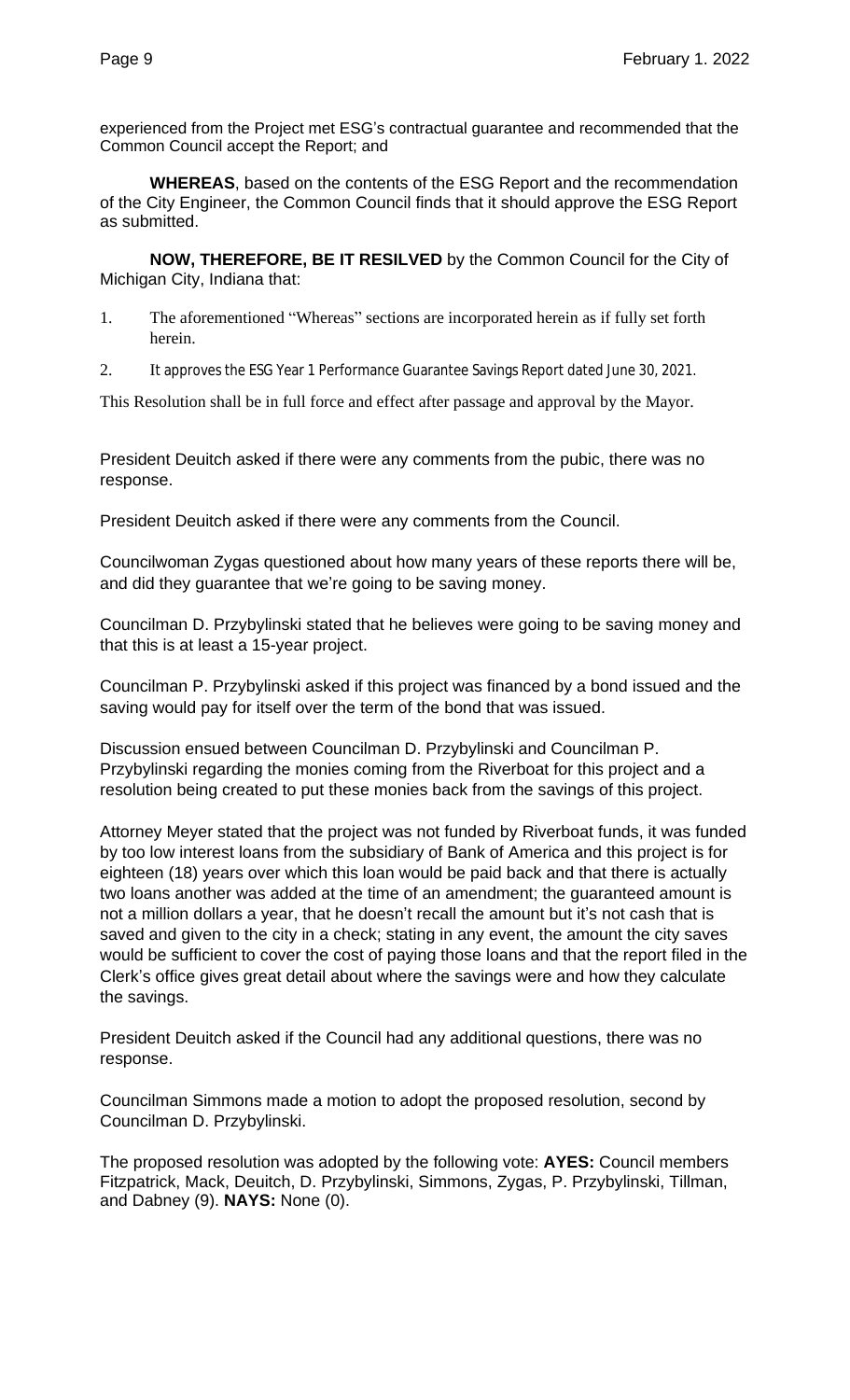The read the following proposed resolution by title only,

## **MICHIGAN CITY COMMON COUNCIL**

# **RESOLUTION NO. 4829**

## **APPROVING SUBMISSION OF APPLICATION FOR A GRANT FOR THE CITY OF MICHIGAN CITY FROM THE U. S. ECONOMIC DEVELOPMENT ADMINISTRATION & SUPPORTING THE LOCAL MATCH FOR SAID GRANT**

**WHEREAS**, pursuant to Sec. 2-236 of the Michigan City Municipal Code, the Michigan City Common Council must pre-approve all grant applications requiring a local match; and

**WHEREAS**, the City of Michigan City is required under IC 36-4-3-13(d)(4) to provide municipal services, water and sewer, within three (3) years of annexation; and

**WHEREAS,** the City of Michigan City intends to submit a grant application seeking funding through the Economic Development Administration for the extension of infrastructure, specifically water and sewer, to the 2020 annexed property on the eastside of City; and

**WHEREAS**, the City of Michigan City is requesting a commitment to match 20% - 50% of the project cost that is estimated to be \$1,400,000 - \$3,500,000 and assurance the funds will be committed to this project, available, and unencumbered; and

**WHEREAS**, pursuant to Sec. 2-236, the City Controller has provided the following information pertaining to the Grant:

- 1. **Name of grantor and grant title:** Economic Development Administration FY 2021 American Rescue Plan Act Economic Adjustment Assistant (80/20) Grant or Economic Development Administration Public Works Assistance (50/50) Grant.
- 2. **Why it is beneficial to the City to apply for this grant:** This grant will allow the City to water and sewer to the annexed property and allow for further development.
- 3. **The purpose of the grant and the proposed use of grant funds:** This grant will be used to extend water and sewer infrastructure to the annexed property on the eastside of City.
- 4. **The person who will be responsible for managing the grant for the City:** Yvonne Hoffmaster, City Controller through Baker Tilly.
- 5. **All relevant time frames and schedule, including any deadlines for submitting the application and closing out the grant:**

The deadline for submitting grant is March 31, 2022.

6. **The amount of any required or proposed City monetary match or voluntary contribution and the proposed source for the matching funds and contributions:** 

Depending on which grant is accepted by the EDA, will determine if the match is 20% or 50% of the project cost. ARPA and/or Riverboat funds could be considered for this grant match.

- 7. **The description of the types and sources of any in-kind match or contribution:** NA
- 8. **Whether the Controller wishes to have a new, separate fund created for the grant**: No, the Controller does not wish to have a new, separate fund created for the Grant. A separate grant fund has previously been established and this Grant will run through that existing fund.

## **NOW, THEREFORE BE IT RESOLVED BY THE MICHIGAN CITY, INDIANA COMMON COUNCIL AS FOLLOWS:**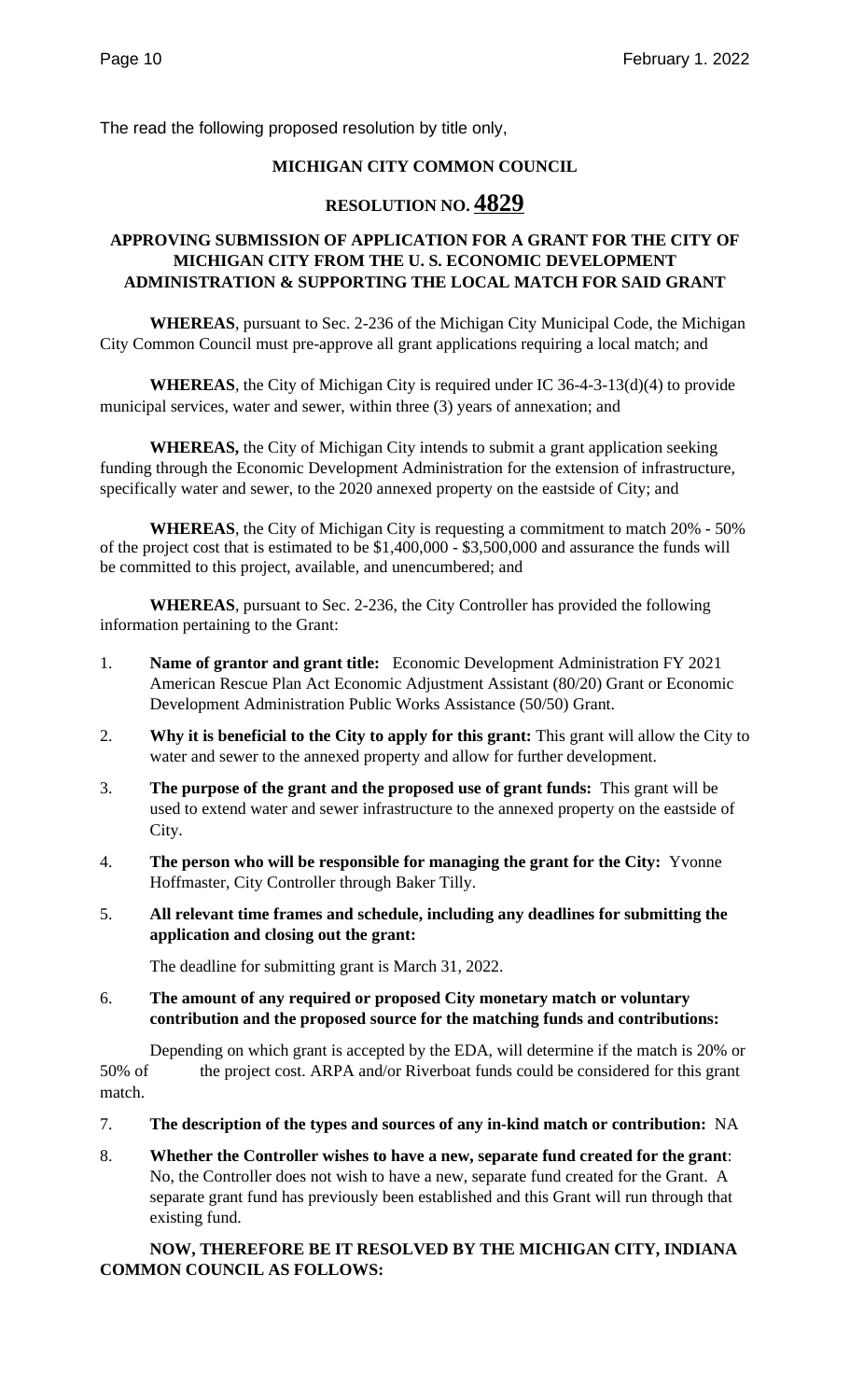- 1. The aforementioned "Whereas" sections are incorporated herein as if fully set forth herein.
- 2. The Michigan City Common Council approves the submission of the Economic Development Administration Grant and supports and commits funding the local match for said Grant.

This Resolution shall be in full force and effect after passage by the Michigan City Common Council and approval by the Mayor.

> **INTRODUCED BY: /s/** Angie Nelson-Deuitch, President Michigan City Common Council /s/ Bryant Dabney, Member Michigan City Common Council

President Deuitch relinquished the Chair to Council Vice President D. Przybylinski.

Councilwoman Deuitch stated the proposed resolution is for a grant application seeking funding to the FDA, the Economic Development and administration for the extension of infrastructure of water and sewer to the 2020 annexed property on the east side of the city and Michigan City is requesting a commitment to match 20 to 50% of the project cost which is estimated to be at 1.4 to 3.5 million dollars; explaining the process of how these grants would work when received.

President Deuitch asked if there was anyone from the public that wished to speak on the proposed ordinance, there was no response.

President Deuitch asked anyone from the Council had any questions or comments.

Discussion ensued between President Deuitch and Councilman P. Przybylinski questioning the grant applications; the Economic Development Administration and the American Rescue plan being an 80/20 match; discussing the ETA Public Assistance Grant being a 50/50 match.

Controller Hoffmaster stated as it was explained at the "Zoom" meeting with ETA Clarence Hulse and Baker Tilly as the FDA advised us, we submit an application; if they find that the application doesn't fit one of these grants, they will move it some other place, which gives us a broader spectrum and a better chance of winning some funds and is why this resolution is in front of the Council today and is required.

Controller Hoffmaster advised Councilman P. Przybylinski that a grant would be awarded from six to ten months after it is submitted.

Councilwoman Zygas stated that any time there is an opportunity to get a grant; advising she is all for it that we need to get the sewers out to the east side of town.

Councilwoman Zygas made a motion to adopt the proposed resolution, second by Councilman P. Przybylinski.

Councilman D. Przybylinski questioned if the City is requesting a commitment of a 20/50 match to do this project which advising the amount of the project is from 1.42 to 3.5 million dollars; where is the city going to find the financing.

President Deuitch advised in No. 6 of the proposed resolution it states depending on which grant is accepted ARPA and or Riverboat funds could be considered.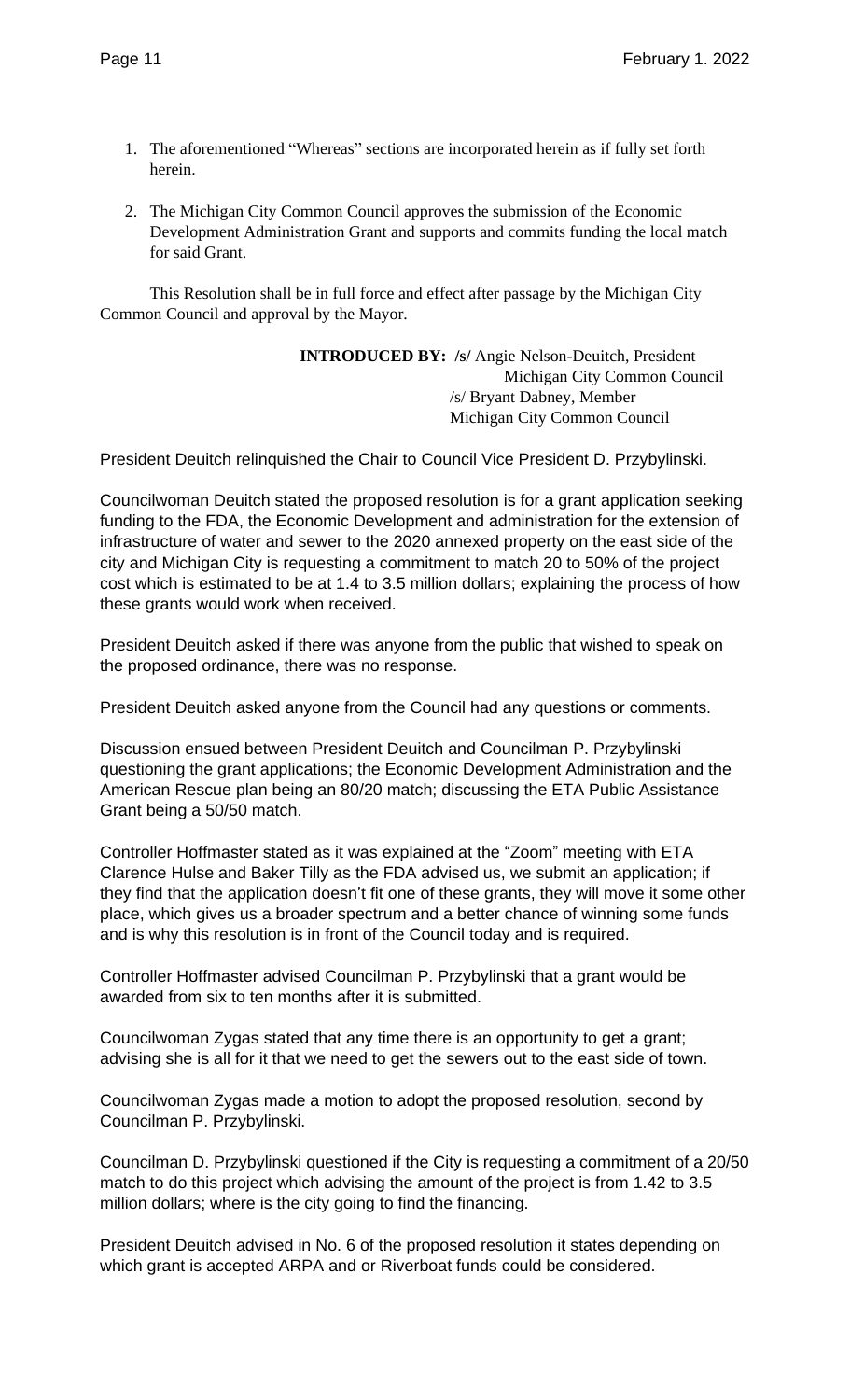Councilman P. Przybylinski removed his motion to second the proposed resolution; advising that he feels that we should consider using TIF monies for the grant match.

Councilman Mack made a motion to second the proposed resolution.

President Deuitch asked if there were any additional comments from the Council, there was no response.

The proposed resolution was adopted by the following vote: **AYES:** Council members Mack, Deuitch, Simmons, Zygas, Tillman, Dabney, and Fitzpatrick (7). **NAYS:** Council members D. Przybylinski and P. Przybylinski (2).

The Clerk read the following proposed resolution by title only.

## **MICHIGAN CITY COMMON COUNCIL**

# **RESOLUTION NO. 4830**

#### **DETERMINING THAT FUNDING FOR CERTAIN OUSTANDING PURCHASE ORDERS SHOULD BE ENCUMBERED AND AUTHORIZING THE CITY CONTROLLER TO ENCUMBER SUCH FUNDS**

**WHEREAS**, the City of Michigan City, is an Indiana municipal corporation governed by its duly elected Mayor and City Council; and

**WHEREAS**, the Council has the authority and duty to maintain and oversee the fiscal operations of the City and to reconcile the City's financial and budgetary records; and

**WHEREAS**, the City of Michigan City has outstanding purchase orders in various funds that the services or products have not yet been paid as listed in Exhibit A; and

**WHEREAS**, in order to complete certain projects, programs, or purchases using funding set aside in previous fiscal years, and in order to be consistent with Indiana law and Indiana Department of Local Government Finance (DLGF) procedures, the encumbrances must be authorized by a resolution adopted by the Common Council and approved by the Mayor; and

**WHEREAS**, the City Controller of the City of Michigan City, Indiana recommends the approval of the various services or products that have not yet been paid for as listed in Exhibit A.

## **NOW, THEREFORE BE IT RESOLVED BY THE MICHIGAN CITY COMMON COUNCIL, INDIANA as follows:**

**Section 1**. That those certain City purchase orders identified in Exhibit A, which is attached hereto and made a part hereof, are hereby approved.

**Section 2**. The City Controller of the City of Michigan City is hereby directed to encumber the funding for said purchase orders in the appropriate accounts.

This Resolution shall be in full force and effect after passage by the Michigan City Common Council and the approval by the mayor.

> **INTRODUCED BY: /s/** Angie Nelson-Deuitch, President Michigan City Common Council /s/ Bryant Dabney, Member Michigan City Common Council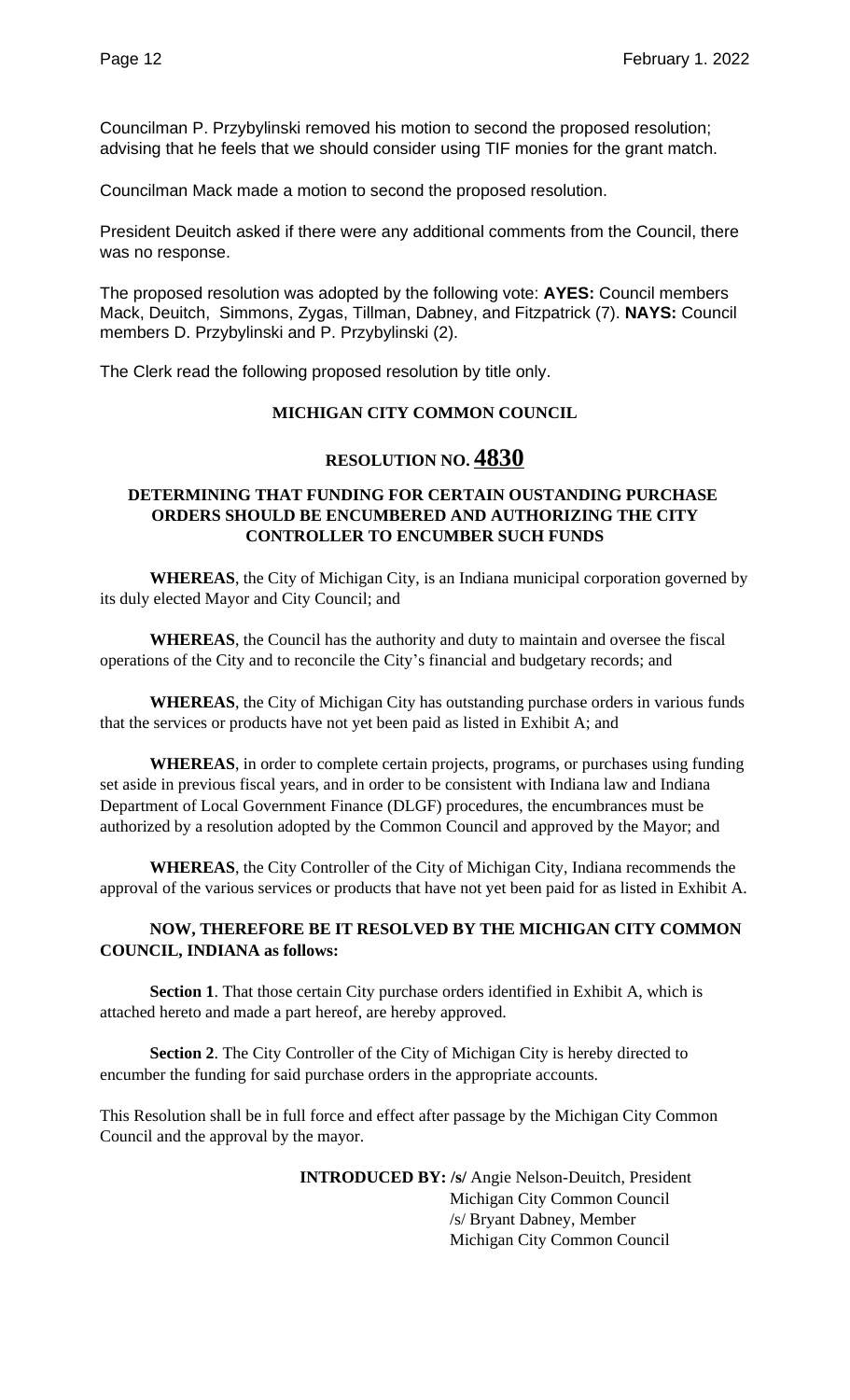President Deuitch asked if there were any comments from the public, there was no response.

President Deuitch asked Controller Hoffmaster to elaborate on this proposed resolution.

Controller Hoffmaster addressed the Council advising that these are encumbered purchase orders from the ARPA fund that we encumbered from the money that the council allocated last year from the ARPA fund, along with two Riverboat purchase orders also on there; stating the total amount we're asking to encumber is \$1,959,714.02 and is also a requirement from the DLGF.

President Deuitch advised that there is an Exhibit "A" attached to the proposed resolution listing the encumbered items.

President Deuitch asked if there were any comments from the Council.

Councilman Dabney questioned about the MCPD fleet of vehicles in the amount \$415,000 that this purchase was at the beginning of the year; asking why we still haven't been executed before now.

Councilwoman Hoffmaster advised the first lease was paid out of the police departments operating fund and was executed in 2021 late spring; stating that these are eight (8) additional vehicles that the council approved in the ARPA plan.

Discussion ensued between Controller Hoffmaster and Councilman D. Przybylinski advising where the monies are coming from ARPA to pay the outstanding purchases and two of the invoices are coming from the riverboat fund, which the council appropriated in 2021.

Councilman P. Przybylinski commented on these thoughts regarding the MCPD vehicle fleets that they will need additional vehicles in 2022; stating that the County Council is sending a document to all taxing entities on getting a position on the tax that they're proposing for public safety; advising that this won't be generating any monies for at least a couple years.

Councilman P. Przybylinski asked if this resolution is adopted can this money that we allocate from the ARPA monies be regenerated back into the ARPA fund to pay for other things.

President Deuitch asked if this money can be taken from out budget and be replenished.

Controller Hoffmaster stated that she would have to inquire about Councilman P. Przybylinski question and will get back to the Council.

Attorney Meyer stated that if the monies are not spent then it stays in the ARPA fund. That this resolution authorizes the monies to be spent from the ARPA fund.

President Deuitch asked if there were any additional comments from the Council, there was no response.

Councilman Dabney made a motion to approve the proposed resolution, second by Councilman D. Przybylinski.

The proposed resolution was adopted by the following vote: **AYES:** Council members, Deuitch, D. Przybylinski, Simmons, Zygas, P. Przybylinski, Tillman, Dabney, Fitzpatrick, and Mack (9). **NAYS:** None (0).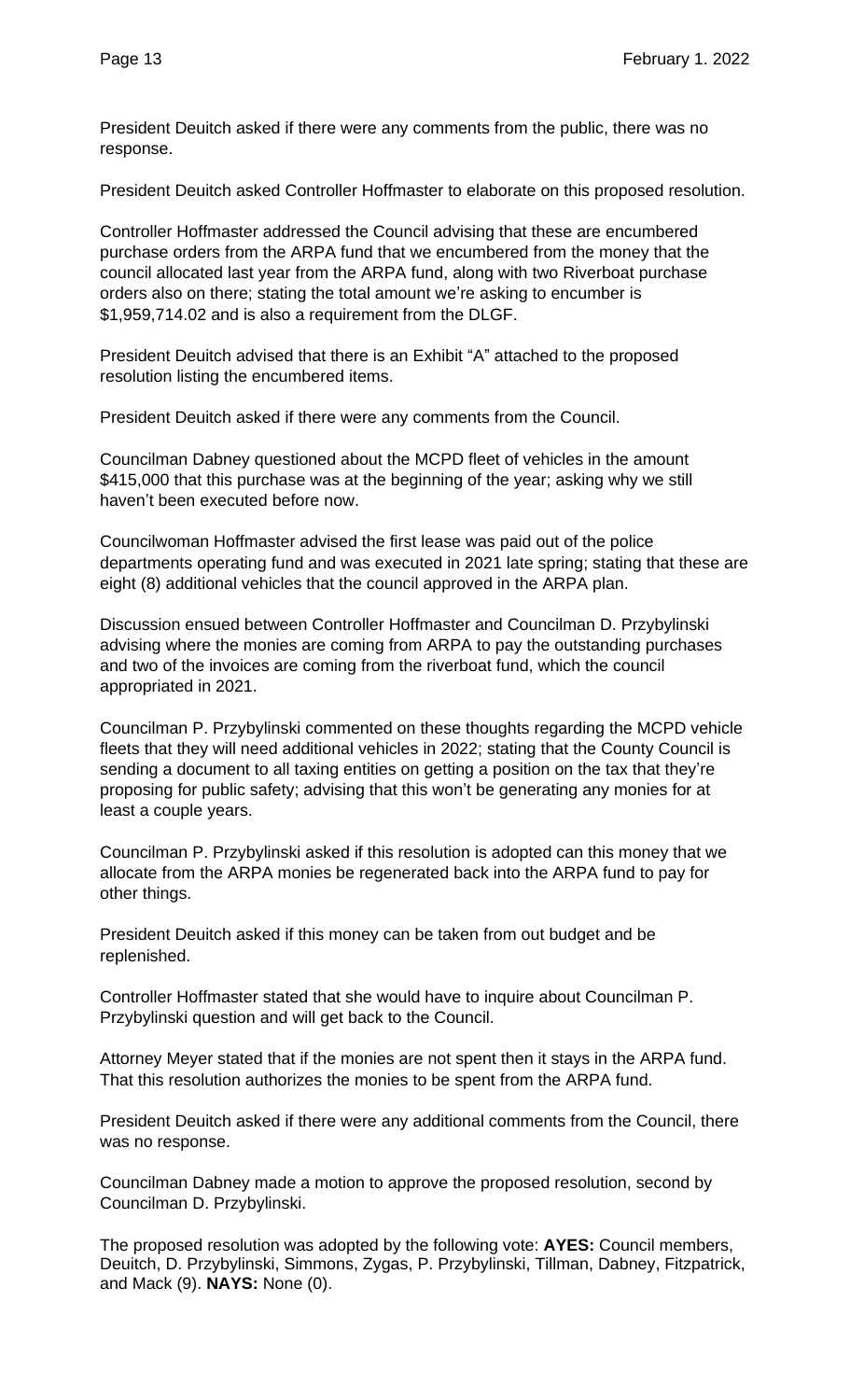The Clerk read the following resolution by title only.

## **MICHIGAN CITY COMMON COUNCIL**

# **RESOLUTION NO. 4831**

## **TRANSFERING THE UNUSED AND UNENCUMBERED BALANCE IN THE BARKER CIVIC CENTER FUND 2070 TO THE GENERAL FUND AND CLOSING THE BARKER CIVIC CENTER FUND 2070**

**WHEREAS**, June 15, 2021, the Michigan City Common Council passed Resolution #4809 entitled "*Supporting the Return of the Barker Manion to the Barker Welfare Foundation*," which supported the return of the Barker Mansion to the Barker Welfare Foundation; and

**WHEREAS**, following the passage of Resolution #4809, on June 21, 2021, the Michigan City Board of Public Works & Safety passed Resolution #2822 entitled "*Authorizing the Return of the Barker Mansion to the Barker Welfare Foundation*," which approved the transfer of the Barker Mansion to the Barker Welfare Foundation; and

**WHEREAS**, on July 6, 2021, the Barker Mansion was transferred to the Barker Welfare Foundation; and

**WHEREAS**, funds in the amount of \$408,571.48 still exist in the Barker Civic Center Fund 2070; and

**WHEREAS**, the City Controller's Office has advised that all financial obligations of this Fund have been satisfied, the cash balance of this Fund have not been appropriated, and the Fund has become dormant; and

**WHEREAS**, IC 36-1-8-5 allows for any unused and unencumbered fund balance whose purpose has been fulfilled to be transferred to the General Fund (#1001).

## **NOW, THEREFORE BE IT RESOLVED BY THE MICHIGAN CITY, INDIANA COMMON COUNCIL AS FOLLOWS:**

- 1. The aforementioned "Whereas" sections are incorporated herein as if fully set forth herein.
- 2. The purpose of the Barker Civic Center Fund #2070 has been fulfilled and there remains an unused and unencumbered balance of \$408,571.48 in this Fund.
- 3. The City Controller is authorized to transfer the remaining unused and unencumbered balance in the Barker Civic Center Fund #2070 to the General Fund #1001 and close the Barker Civic Center Fund #2070.

This Resolution shall be in full force and effect after passage by the Michigan City Common Council and approval by the Mayor.

> **INTRODUCED BY: /s/**Angie Nelson Deuitch, President Michigan City Common Council **CO-SPONSOR: /s/** Bryant Dabney, Member Michigan City Common Council

President Deuitch asked if the sponsors had any comments.

Councilman Dabney advised that all we are doing is going to shifting the Barker Civic Funds in the amount of \$408,571.48 and put it in our General Fund for the City.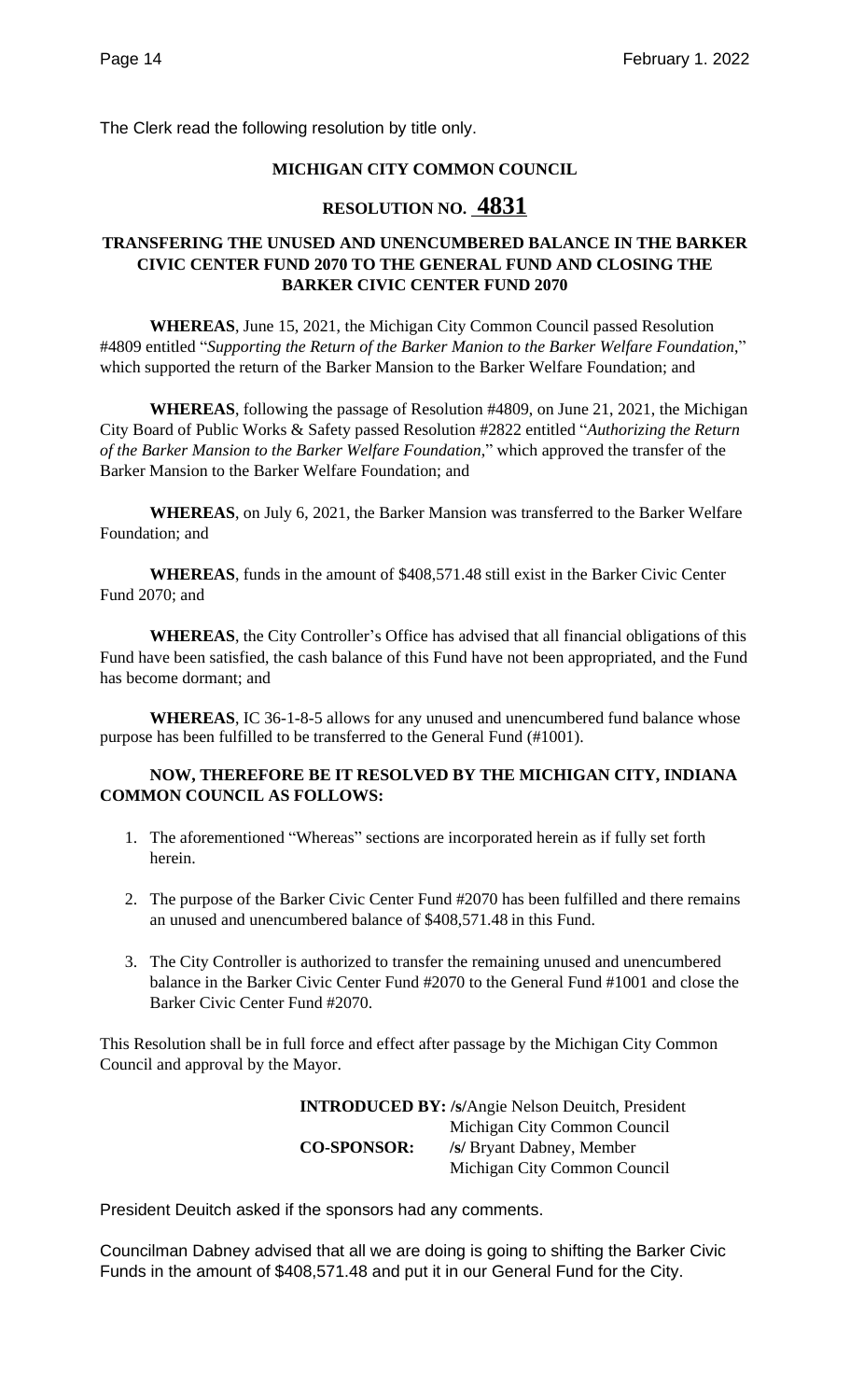President Deuitch asked if there were any comments from the public at this time, there was no response.

President Deuitch asked if there were any comments from the Council.

Discussion ensued between Controller Hoffmaster and Councilman P. Przybylinski regarding the history of the \$408,571.48 that is being transferred to the general fund.

President Deuitch asked if there were any other comments from the Council, there was no response.

Councilwoman Zygas made a motion to adopt the proposed resolution, second by Councilman D. Przybylinski.

The resolution was adopted by the following vote: **AYES:** Council members D. Przybylinski, Simmons, Zygas, P. Przybylinski, Tillman, Dabney, Fitzpatrick, Mack and Deuitch (9). **NAYS:** None (0).

The Clerk read the following proposed ordinance on first reading by title only. **CREATING SEC. 2-327 IN THE MICHIGAN CITY MUNICIPAL CODE TO BE KNOWN AS THE "POLICY" AND PROCEDURE FOR DECLARING BAD DEBT UNCOLLECTIBLE"**

**Introduced by:** Angie Nelson Deuitch

President Deuitch asked if there were any comments from the public at this time, there was no response.

President Deuitch asked Controller Hoffmaster to explain the policy change.

Controller Hoffmaster stated that before we can write off any outstanding invoice we need to have a "bad debt" policy and that is what this proposed ordinance is doing is creating bad debt policy in a section of our Muni code to be able to write off a bad debt.

President Deuitch asked if the Council had comments or questions.

Councilmen Dabney and D. Przybylinski asked to be added as Co-sponsor.

President Deuitch asked if there were any additional comments from the Council, there was no response; stating that the proposed ordinance will be held over to second reading at the February 15, 2022, Council meeting.

The Clerk read the following proposed ordinance on second reading y title only. **CREATING SEC. 2-326 IN THE MICHIGAN CITY MUNICIPAL CODE TO BE KNOWN AS THE "CAPITAL ASSET POLICY"**

 **Introduced by:** Angie Nelson Deuitch

President Deuitch asked if the public had any comments or questions, there was no response.

President Deuitch asked Controller Hoffmaster to address the Council regarding the "Capital Asset Policy"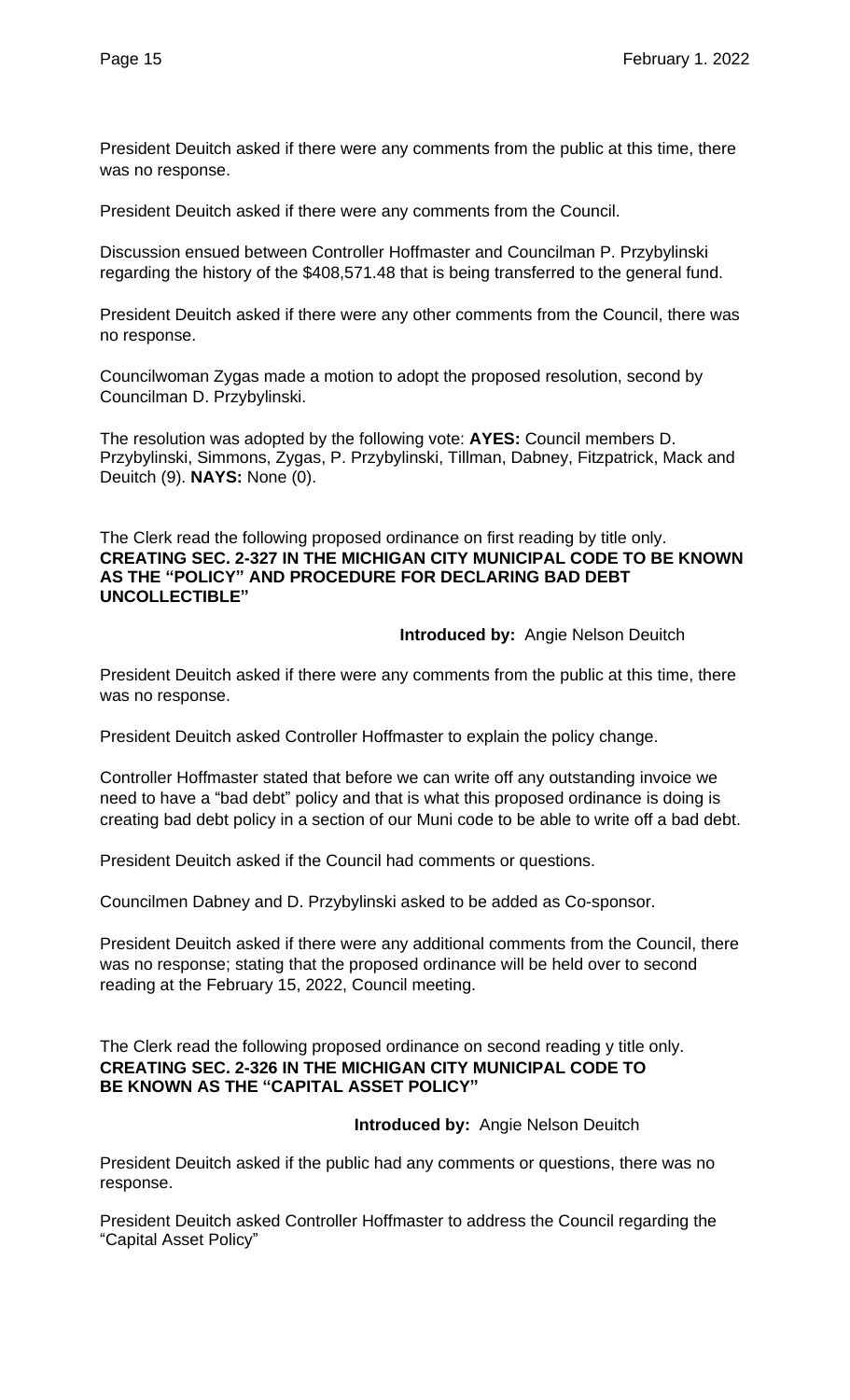Controller Hoffmaster advised that the City has a current capital asset policy but felt that it needed to be updated and put in our muni code and also stating that it also needed to be updated due to new rules and regulations received from the State Board of Accounts.

President Deuitch asked if the Council had any comments or questions.

Councilman Dabney asked to be added as a Co-sponsor.

President Deuitch asked if there were any other comments, there was no response; stating that the proposed ordinance will be held over to second reading on our February 22, 2022, Council meeting.

#### The Clerk read the following proposed ordinance on first reading by title only. **APPROVING ADDITIONAL APPROPRIATION IN THE BUDGET OF PARK CONCESSION FUND FOR THE ZOO BIG CAT EXHIBIT EXPANSION PROJECT**

#### **Introduced by:** Dalia Zygas

(DECREASE Park Concession Fund 2053 Unappropriated balance \$182,000.00 INCREASE ACCOUNT#2053 000 444.050 \$182,000.00 Capital Outlay – Improvements Other than Buildings)

President Deuitch asked if the sponsor had anything to add this evening.

Councilwoman Zygas did a presentation advising why she is bringing the proposed additional appropriation to the Council, status of full time employees, annual attendance to the zoo and zoo parking fees for last few years

#### **(NOTE: President Deuitch asked that if anyone on the Council is going to do a presentation to please let her know in advance.)**

President Deuitch asked if there were anyone from the public that wish to speak at this time, there was no response.

President Deuitch asked if there were any questions or comments from the Council.

Councilman D. Przybylinski asked to be added as a Co-Sponsor.

Councilman D. Przybylinski stated that he was alarmed about the inspection report we received from the Federal Government in 2019 (Zoological Association of America); advising one of the concerns of that inspection team was the inadequate staffing at the Washington Park Zoo and that the staff is not adequate for the size and composition of their animal collection; stating several other issues and concerns they had.

Councilman D. Przybylinski asked if we knew there were these issues back in 2019; why are they just being addressed in 2022, this is putting the zoo staff in harm's way by not having the zoo adequately staffed, knowing this was an issue; stating that this should have been brought to the Council in 2019 to get this staff up to where the requirements are required by the Federal Government; asking the Council to move forward appropriate monies to get the matter taken care of.

President Deuitch stated that these comments go hand in hand with the next proposed ordinance, but at this time we are addressing the additional appropriation of \$182,000.00 for the Zoo Big Cat Exhibit.

President Deuitch asked to also be a Co-Sponsor.

Councilman Dabney asked to be a Co-Sponsor as well.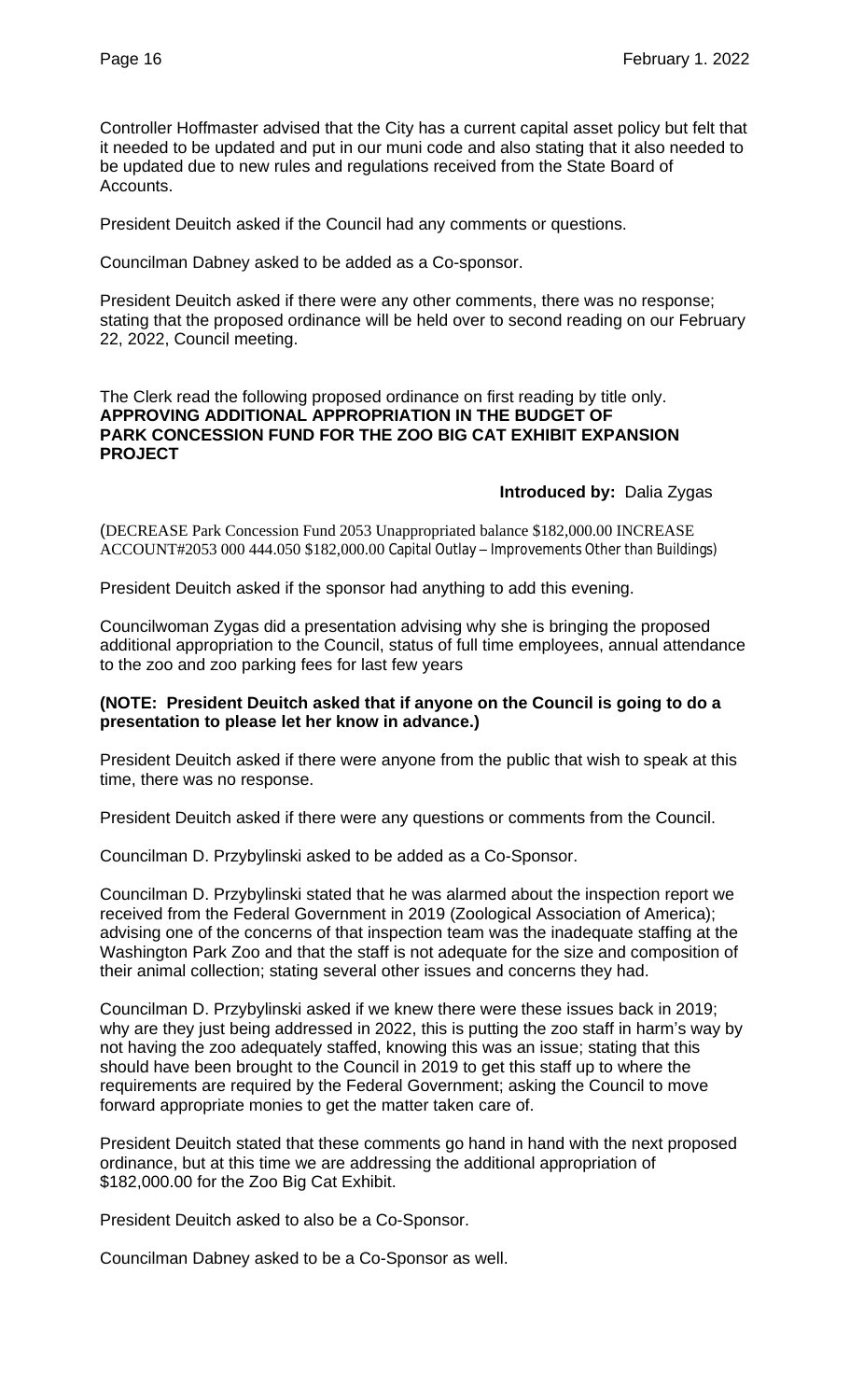Councilwoman Zygas stated that the financing has to do with both of these proposed ordinance but we really need to finish up on the Big Cat Exhibit project.

Councilman P. Przybylinski asked since this is a Capital project was there any discussion to use TIF money; advising that the TIF area encompasses all of Washington Park and our beach areas, that this council just encumbered money to the Park Department last year.

Councilman P. Przybylinski made a motion to TABLE this proposed ordinance on first reading until the February 15<sup>th</sup> to answer questions on how we are going to finance the rest of this project.

President Deuitch stated there is a motion on the floor; asking if there was a second, there was no response with the motion not moving forward for a vote.

Councilman Mack commented on the great things we heard from Councilwoman Zygas's with the growth of attendance being just one was phenomenal; stating several reasons that we should move forward on this additional appropriation for \$182,000 to complete the Big Cat Exhibit project.

Councilman Fitzpatrick asked what was the main driver for the increase in concessions this year.

Jamie Huss, Zoo Director, stated that they sold out of everything that was in the gift shop this year that people were just interested in purchasing anything and everything; that she believes that people were glad to get out again and was buying.

President Deuitch state the Redevelopment Commission at our meeting on January 24<sup>th</sup> did approve additional funding for the Big Cat Exhibit project; congratulating the staff because they went out and found additional monies with the increase over the last two years to get this construction done, which is a great exhibit.

Councilman Simmons stated that they also received \$12,000 donations from of the owners from the Super Boat Race this past summer.

Councilman P. Przybylinski questioned why the Redevelopment Commission didn't pick up to amount for this project.

President Deuitch advised that the amount the Redevelopment approved was presented to them and they approved what they asked for.

President Deuitch asked if there were any other comments from the Council, there was no response; stating that this proposed ordinance will be held over to second reading on the February 15, 2022, Council meeting.

#### The Clerk read the following proposed ordinance on first reading by title only. **APPROVING ADDITIONAL APPROPRIATION IN THE BUDGET OF THE PARK OPERATING FUND FOR AN ADDITIONAL FULL-TIME ZOOKEEPER**

## **Introduced by:** Dalia Zygas

**(**DECREASE Park Operating Fund 2056 Unappropriated balance \$73,682.00 INCREASE ACCOUNT#2056 504 411.013 \$44,055.00 Salaries & Wages-Regular Salary and Wages INCREASE ACCOUNT#2056 504 413.001 \$3,371.00 Employee Benefits-Employer Share FICA INCREASE ACCOUNT#2056 504413.003 \$6,256.00 Employee Benefits-Employer Share INPRS INCREASE ACCOUNT#2056 504 413.005 \$18,000.00 Employee Benefits-Employer Share Health Insurance INCREASE ACCOUNT#2056 504 434.010 \$2,000.00 Insurance-Workers Compensation)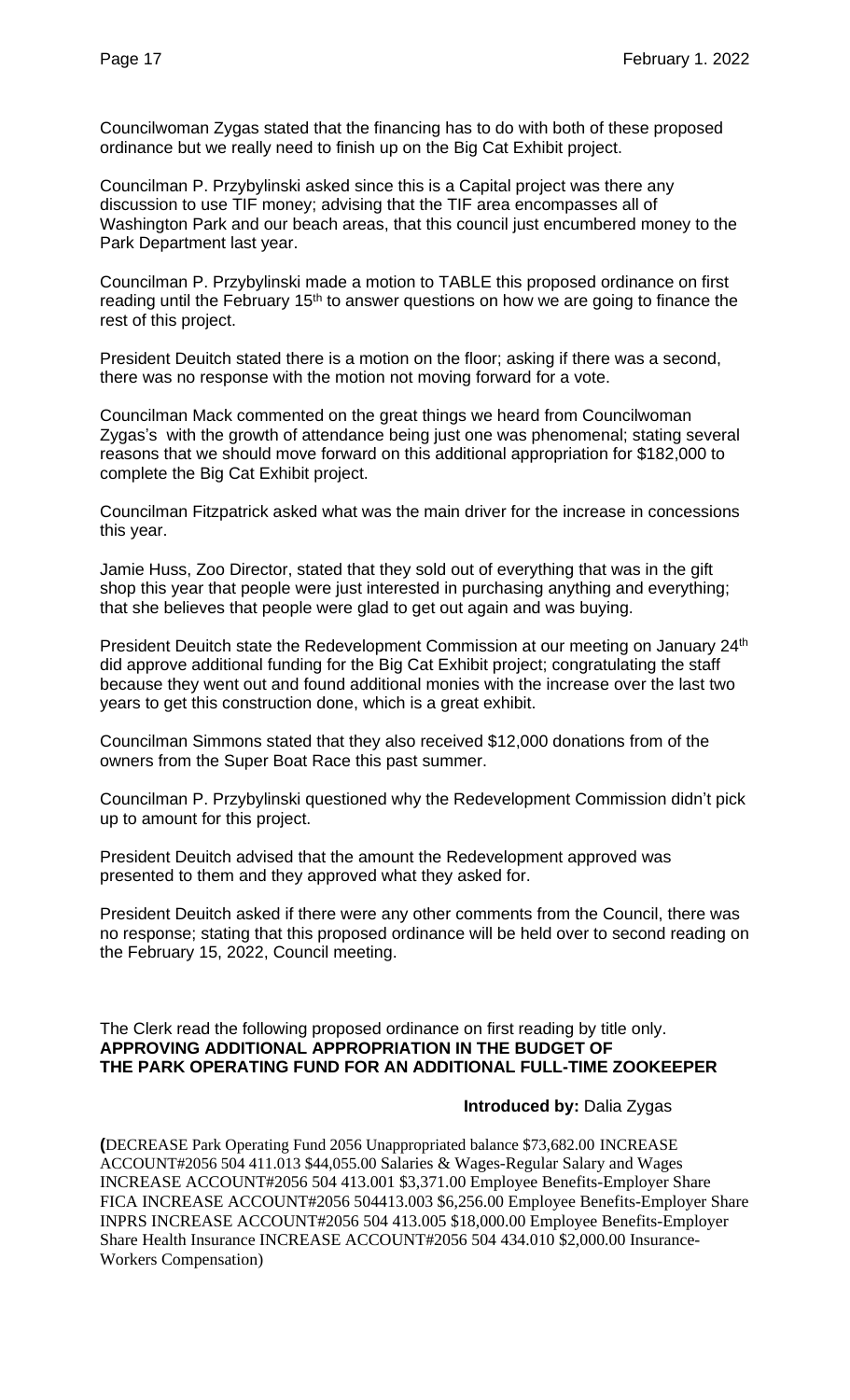President Deuitch asked if the sponsor had anything to add at this time.

Councilwoman Zygas advising that they are not asking us for additional monies but they are asking to move monies within their different account lines, so that they can fund this additional zookeeper which we desperately need; stating that she is looking at proposing another additional appropriation to get their staff up to where it is supposed to be according to the Federal Government.

President Deuitch asked if there were any comments from the public at this time; there was no response.

President Deuitch asked if there were any comments from the Council.

Ms. Jamie Huss , Zoo Director, Councilman D. Przybylinski and Controller Hoffmaster discussed where these funds are coming from and that this additional appropriation isn't coming from any 2022 budget funds; but is coming from the unappropriated balance of the park operating fund; stating that this will come from the appropriated balance of the park which has a balance of about \$800,000.

Councilman D. Przybylinski asked why this wasn't brought up during our budget hearings this year; knowing for the last three years these issues should of been addressing per the 2019 report from the Federal Government (Zoological Association of America).

Controller Hoffmaster advised that we budget what the Park Department requested for their 2022 year.

Councilman Fitzpatrick asked how many zookeepers are there currently and would hiring one zookeeper be sufficient and what would the daily tasks for the zookeeper be.

Ms. Huss addressed Councilman Fitzpatrick's question, advising him of the problems, concerns and dailey basic animal task that aren't being addressed since they don't have a zoo keeper as part of their staff.

Councilman Dabney asked to be added as a Co-sponsor; thanking all the Zoo staff doing an amazing job at our Zoo.

Councilman P. Przybylinski asked Controller Hoffmaster if this appropriation is coming from our 2022 budget or is this money left from the 2021 unappropriated balance that was left over in their account.

Discussion ensued between Controller Hoffmaster and Councilman P. Przybylinski regarding the two (2) tax settlements the zoo gets a year; and that last year they received 1.6 million dollars; with extra monies going into the budget this year; wanting everyone to know this money is from last year's funds.

Councilman D. Przybylinski commented on the \$800,000 being brought from 2021budget to the 2022 budget with the zoo going to be receiving another tax settlement soon; questioning why the Park Department isn't asking for two zookeepers to bring the staff up to where they need to be.

Jamie Huss addressed Councilwoman Tillman question regarding if a "Zookeeper" requires any special training or skills to be a zookeeper or qualification.

Councilman Mack asked to be a Co-sponsor to the proposed ordinance; thanking the zoo staff for all their hard work and dedication, that what they do is serious job taking care of animals; commenting on what we could do in the future and could reach out to all our schools to maybe have students help at the zoo to get interested in what could be a career for them after graduation.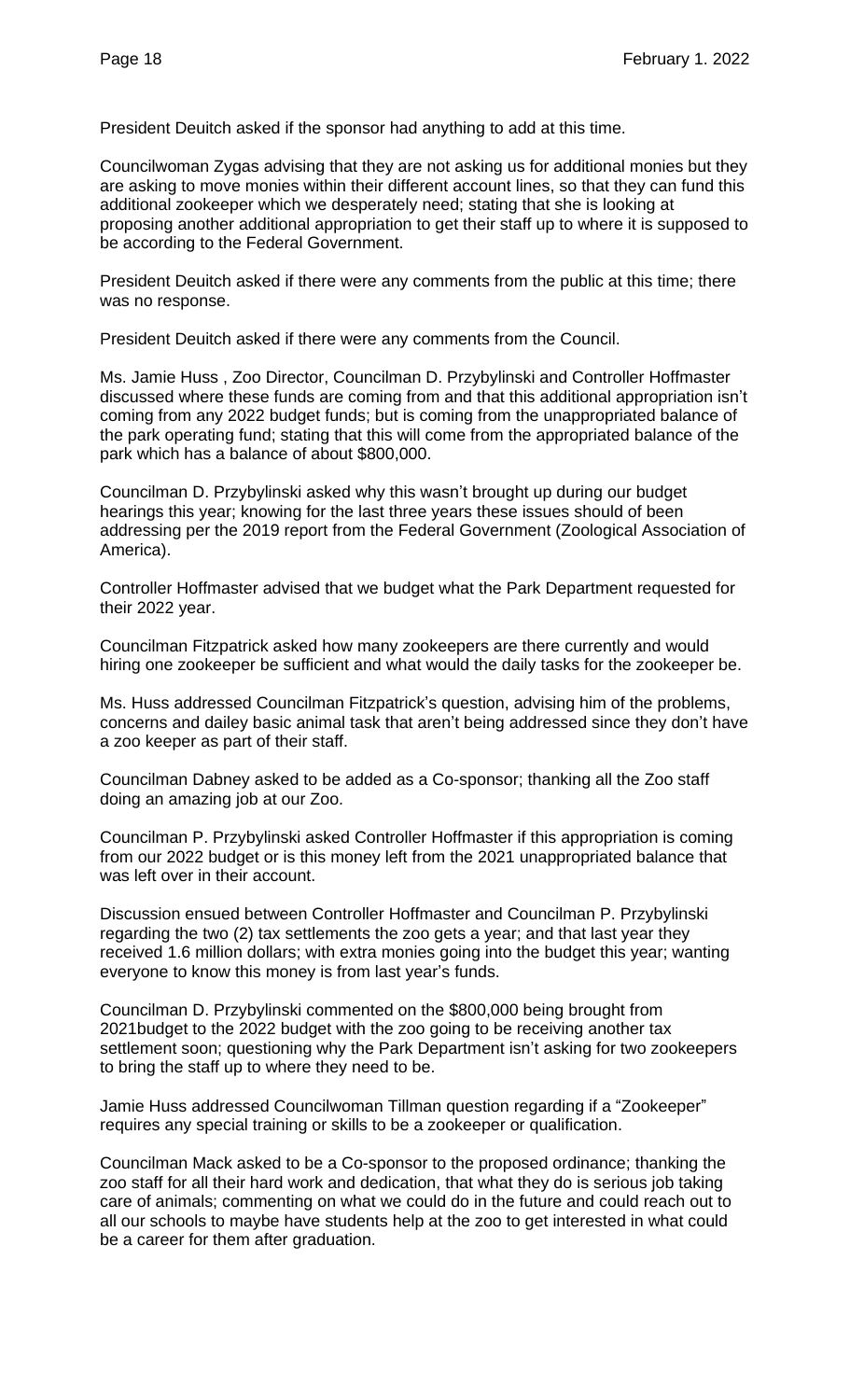Councilwoman Zygas stated to answer Councilwoman Tillman's question, she did include the Zookeepers job description in the packet she sent out last week and that the Zoodid have a zoo maintenance craftsman that wasn't in the 2022 budget or on this proposed ordinance but may be coming; advising they are a specialized person to work on maintenance; Jamie explaining this a technician we need, being a 93 year old facility, that things break down in the zoo just like they do in your home; advising that right now we use volunteer's and Park Maintenance when they can squeeze us in.

Councilman Simmons encourages them to bring the zoo staff up to what is needed and required by the Federal Government (Zoological Association of America), and listen to the zoo staff requests it sounds like our team has been let down and almost at risk, we need to support their needs for their safety.

President Deuitch asked to be added as a co-sponsor as well.

President Deuitch advised that at the last Redevelopment Commission meeting we approved \$100,000 to the big cat exhibit project and on September 13, 2021, they also approved \$250,000 to this project for a total of \$350,000.

President Deuitch asked if there were any other questions or comments from the Council, there was no response; stating that the proposed ordinance will be held over on second reading at our February 15, 2022 Council meeting.

l

#### **NEW BUSINESS**

President Deuitch stated the Common Council has one (1) appointment to the Tree Board (term expires March 15, 2022) Incumbent: Laura Henderson NOTE: the appointment is made by a Neighborhood Association Group

President Deuitch asked Clerk Neulieb if we had received a letter re-appointing Laura Henderson to the Tree Board; with her responding to date we have not.

President Deuitch stated the Common Council has one (1 appointment to the Michigan City Fire Merit Commission due to Mr. Rickey Jackson resigning (term expires 12-31- 2022)

President stated that nomination will take place at the next council meeting on February 15, 2022.

## **UNFINISHED BUSINESS**

President Deuitch stated the Council has the following appointments to the Commission on the Social Status of African American Males reading the following incumbents: Ms. Albertine Allen – Minority Health Partners of the County (resigned) Dr. Wendall McCollum- MCAS; Ms. LaTonya Troutman – NAACP (resigned)  **terms expire 02/15/2022**

President Deuitch asked if there were any additional letters received; Clerk Neulieb advised that we received a letter from Pastor Kimberly Williams that will be replacing her father on the Ministerial Association entity

Ms Williams, stated that she sent a letter in and that she would be taking over Pastor Jaccarra's position on the Social Status Committee and that there was a little discrepancy in the name but we'll get this all settled.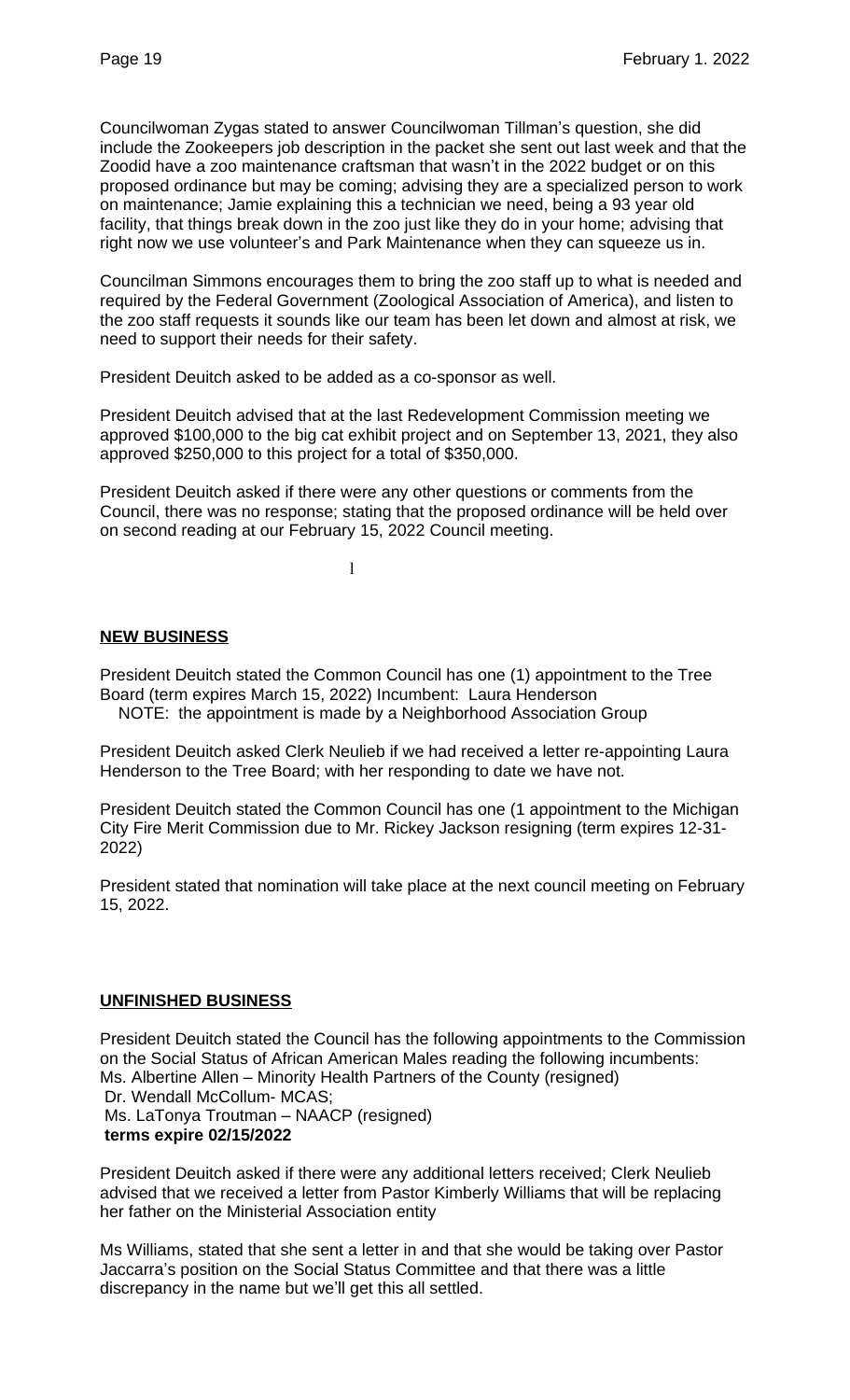Councilman Mack made a motion to appoint Pastor Kimberly Williams representing the Ministerial Association on the Social Status of African American Males Commission, second by Councilman Dabney.

Ms. Williams was appointed to the Social Status of African American Males Commission by the following vote: **AYES:** Council members Simmons, Zygas, P. Przybylinski, Tillman, Dabney, Fitzpatrick, Mack, Deuitch and D. Przybylinski (9). **NAYS:** None (0).

#### **COMMENTS FROM THE PUBLIC**

President Deuitch asked if there is anyone from the public who wished to speak; limiting everyone to three (3) minutes; asking them to state their name and address for the record, there was no response.

## **COMMENTS FROM THE MAYOR**

President Deuitch asked if the mayor was on the call and if he had any comments; there was no response.

#### **COMMENTS FROM THE COUNCIL**

President Deuitch asked if there were any comments from the Council.

Councilman D. Przybylinski commented on the first attempt of the Street Department cleaning the sidewalks on Franklin Street and Michigan Boulevard with the piece of equipment that was purchased, that they did a very good job and by clearing these sidewalks off it is so much safer to see residents not walking in the streets.

Councilman D. Przybylinski reported on the Bill that came out of the State House, which was Bill 1077 regarding handguns and not having to have permits to retain one; thanking State Senator Liz Brown for her hard work that it didn't go any further.

Councilman D. Przybylinski wanted to thank Dawn Debald in the Clerk's office for her dedication, professionalism, and friendship and that he wished her well at the Police Department.

Councilman Dabney commented on the ordinance of the cleaning of the sidewalks that Councilman D. Przybylinski mentioned that we really need to re-consider the equipment that was purchased, that the operator is out in the elements, there is no cab to protect them the weather, which is needed.

Councilwoman Zygas wanted to let everyone know that they are having a vaccination and covid-19 testing event at the Salvation Army starting Wednesday February 2<sup>nd</sup> thru Saturday February 5, 2022, from 12:00 pm to 8PM and that there is no appointment necessary.

Councilman Paul Przybylinski stated that he feels that this council needs to look more into the finances that are taking place within our City and each department; not just the information this Council receives from the Controllers office but maybe reach out to the department heads or employees that see what is happening on day to day bases; advising a good example is the appropriation that is being brought to us this evening regarding well over needed zookeeper, the Federal Government report in 2019, I'm not saying we shouldn't spend money but we do need to look at how and where the monies are being spend and where they are coming from.